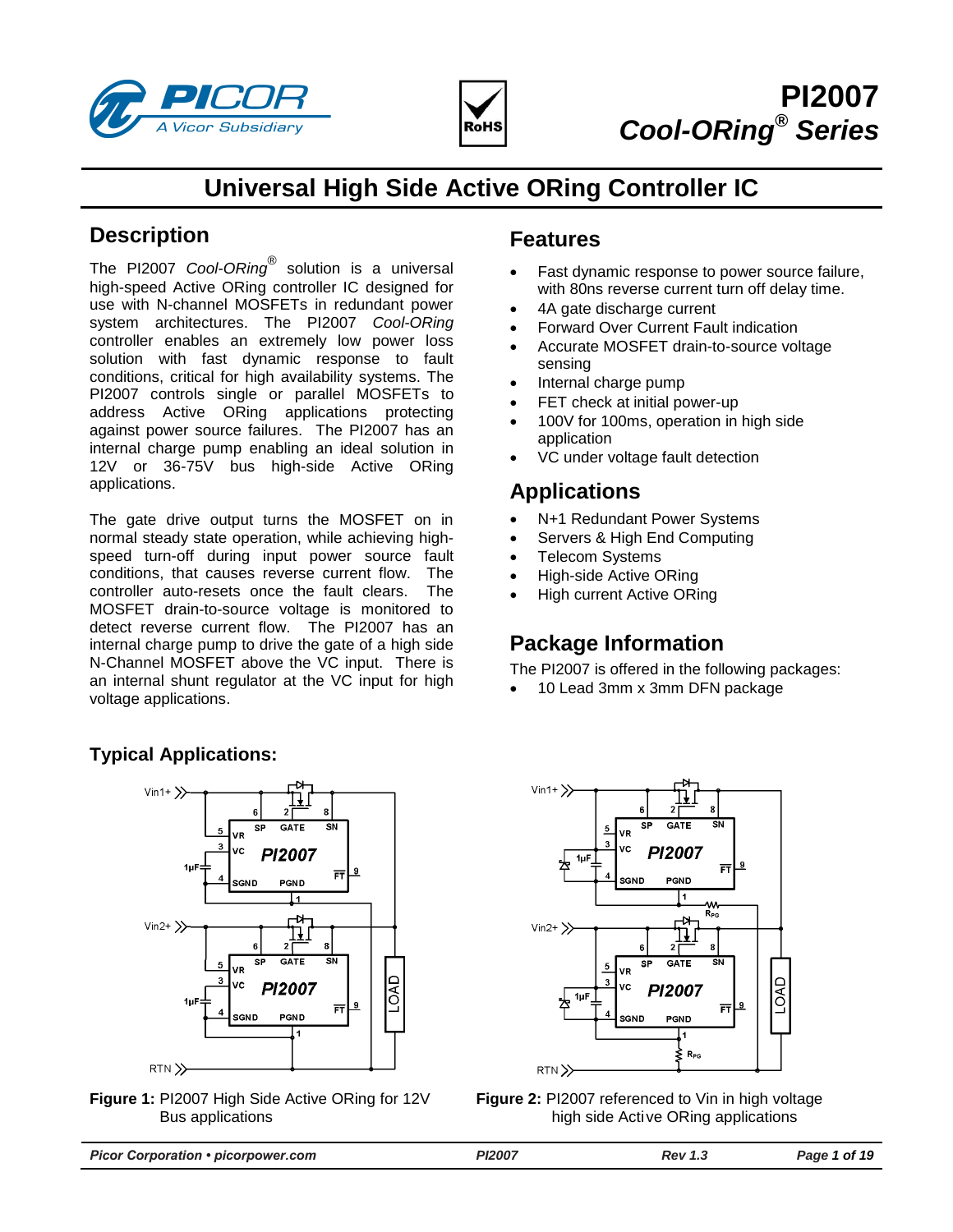

# **Pin Description**

| <b>Pin Name</b> | Pin<br><b>Number</b> | <b>Description</b>                                                                                                                                                                                                                                                                                                                                                                                                                                                                     |  |  |  |
|-----------------|----------------------|----------------------------------------------------------------------------------------------------------------------------------------------------------------------------------------------------------------------------------------------------------------------------------------------------------------------------------------------------------------------------------------------------------------------------------------------------------------------------------------|--|--|--|
| <b>PGND</b>     | 1                    | Gate Turn Off Switch Return: This pin is the high current return path for the gate driver<br>during turn off. Connect this pin to the low side of the VC coupling capacitor and SGND.                                                                                                                                                                                                                                                                                                  |  |  |  |
| <b>GATE</b>     | $\overline{2}$       | Gate Drive Output: This pin drives the gate of the external N-channel MOSFET. Under<br>normal operating conditions and when $V_{SP-SN}$ > 6mV, the GATE pin pulls high to<br>approximately 2*VC with respect to the SGND pin. The controller turns the gate off<br>during a reverse current fault that is below the reverse voltage threshold (-6mV) and<br>when VC is in Under Voltage (7.15V).                                                                                       |  |  |  |
| <b>VC</b>       | 3                    | <b>Controller Input Supply:</b> This pin is the supply pin for the control circuitry and gate<br>driver. Connect a 1µF capacitor between the VC pin and the SGND pin. Voltage on this<br>pin is regulated to 11.7V with respect to SGND by an internal shunt regulator. For high<br>voltage supply applications connect a shunt resistor between the SGND and PGND pins<br>and the supply return, as shown in Figure 2.                                                                |  |  |  |
| <b>SGND</b>     | 4                    | VC Return: This pin is the return (ground) for the control circuitry. Connect this pin to<br>the low side of VC decoupling capacitor.                                                                                                                                                                                                                                                                                                                                                  |  |  |  |
| <b>VR</b>       | 5                    | Controller Input Supply With Limiting Resistor: This pin is connected internally to VC<br>through a $420\Omega$ resistor needed for Bus voltages greater than 10V and less than 14V.<br>Leave this pin open if unused.                                                                                                                                                                                                                                                                 |  |  |  |
| <b>SP</b>       | $6\phantom{1}6$      | Positive Sense Input: Connect SP pin to the Source pin of the external N-channel<br>MOSFETs. The polarity of the voltage difference between SP and SN provides an<br>indication of current flow direction through the MOSFET.                                                                                                                                                                                                                                                          |  |  |  |
| <b>NC</b>       | 7, 10                | Not Connected: Leave pins floating.                                                                                                                                                                                                                                                                                                                                                                                                                                                    |  |  |  |
| <b>SN</b>       | 8                    | Negative Sense Input: Connect SN to the Drain pin of the external N-channel MOSFET.<br>The polarity of the voltage difference between SP and SN provides an indication of<br>current flow direction through the MOSFET.                                                                                                                                                                                                                                                                |  |  |  |
|                 |                      | Fault Status Output: This open collector pin pulls low to indicate one of the several                                                                                                                                                                                                                                                                                                                                                                                                  |  |  |  |
|                 |                      | potential fault conditions may exist. The $FT$ pin will pull low after a reverse or forward                                                                                                                                                                                                                                                                                                                                                                                            |  |  |  |
| FT              | 9                    | fault has been detected with a defined delay time (8 $\mu$ s). In addition, the $FT$ pin will pull<br>low when the controller input voltage is below the VC under-voltage threshold $V_{VC-SGND}$ <<br>7V. When $V_{VC\text{-SGND}}$ > 7.15V and 6mV < $V_{SP\text{-}SN}$ < 275mV this pin clears (High). In high<br>voltage applications this output must be translated with reference to the system return<br>with external circuitry, see Figure 19. Leave this pin open if unused. |  |  |  |

# **Package Pin-Outs**

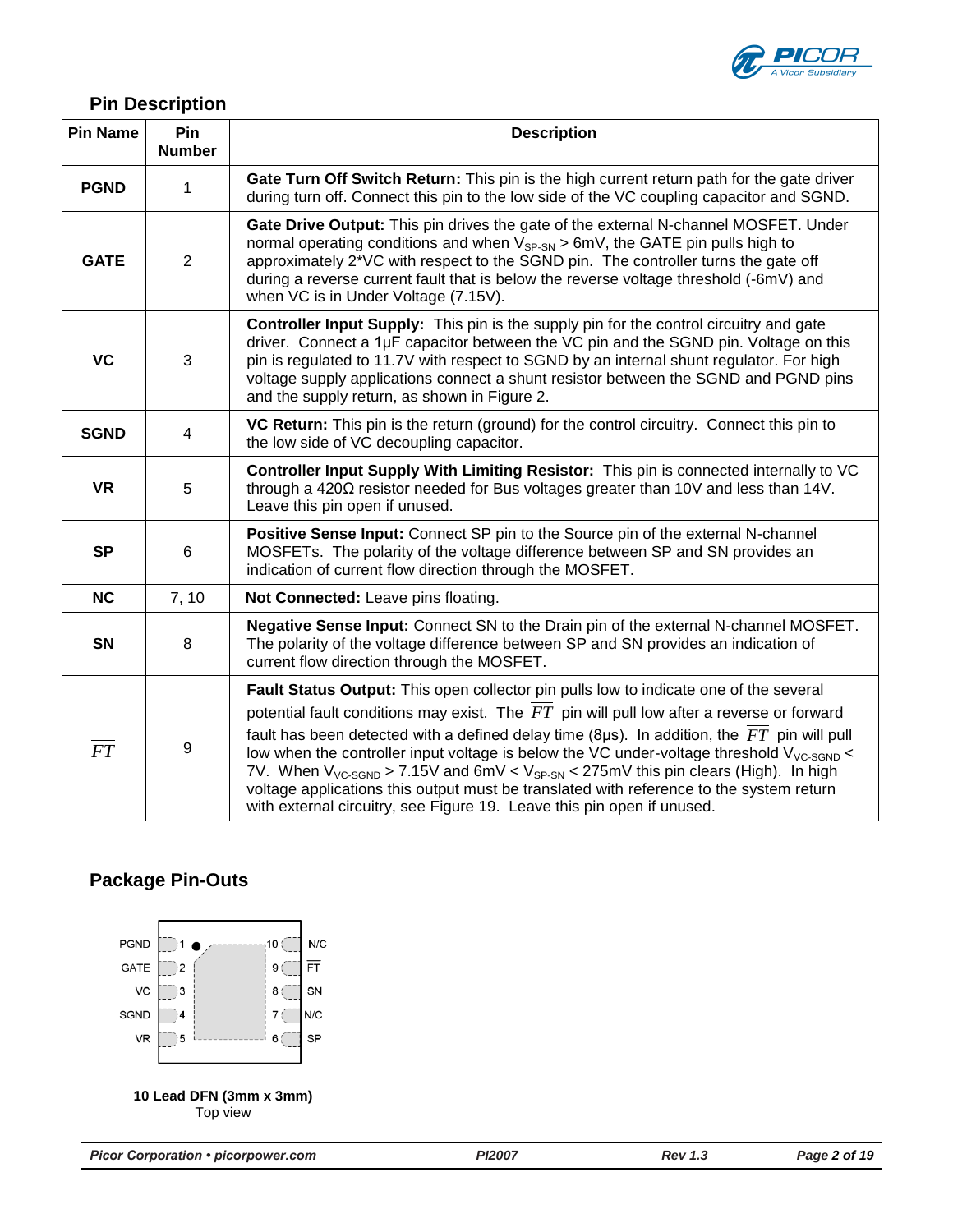

# **Absolute Maximum Ratings**

*Note: All voltage nodes are referenced to SGND*

| VR.                                       | $-0.3V$ to 17.3V / 40mA                              |
|-------------------------------------------|------------------------------------------------------|
| SP, FT                                    | $-0.3V$ to 17.3V / 10mA                              |
| <b>GATE</b>                               | $-0.3V$ to 24V / 5A peak                             |
| <b>PGND</b>                               | $-0.3V$ to 3V / 5A peak                              |
| SGND, VC                                  | 40 <sub>m</sub> A                                    |
| SN (Continuous, $T_A \leq 85^{\circ}$ C)  | $-0.3V$ to 80V / 10mA                                |
| SN (100ms Pulse, $T_A \leq 85^{\circ}$ C) | 100V / 10mA                                          |
| Storage Temperature                       | -65 $^{\circ}$ C to 150 $^{\circ}$ C                 |
| <b>Operating Junction Temperature</b>     | -40 $\mathrm{^{\circ}C}$ to 140 $\mathrm{^{\circ}C}$ |
| Soldering Temperature for 20 seconds      | $260^{\circ}$ C                                      |
| <b>ESD Rating</b>                         | 2kV HBM                                              |

# **Electrical Specifications**

Unless otherwise specified: -40°C < T<sub>J</sub> < 125°C, VC =10.5V, VR open, C<sub>Vc</sub> = 1uF, C<sub>GATE\_PGND</sub> <sub>=</sub> 1nF, SGND=PGND=0V

| Parameter                                                                                                        | <b>Symbol</b>                          | Min   | <b>Typ</b> | Max  | <b>Units</b> | <b>Conditions</b>             |  |
|------------------------------------------------------------------------------------------------------------------|----------------------------------------|-------|------------|------|--------------|-------------------------------|--|
| <b>VC Supply</b>                                                                                                 |                                        |       |            |      |              |                               |  |
| Operating Supply Range <sup>(3)</sup>                                                                            | V <sub>VC-SGND</sub>                   | 8.5   |            | 10.5 | V            | No VC limiting Resistor       |  |
| <b>Quiescent Current</b>                                                                                         | $I_{\text{VC}}$                        |       | 1.5        | 2.0  | mA           | $VC = 10.5V$                  |  |
| VC Clamp Voltage                                                                                                 | $V_{VC-CLM}$                           | 11    | 11.7       | 12.5 | V            | $I_{\text{VC}} = 3 \text{mA}$ |  |
| VC Clamp Shunt Resistance                                                                                        | $R_{\rm VC}$                           |       |            | 10   | Ω            | Delta $I_{\text{VC}}$ =10mA   |  |
| VC Under-Voltage Rising Threshold                                                                                | <b>V<sub>VCUVR</sub></b>               | 6.1   | 7.15       | 8.0  | $\vee$       |                               |  |
| VC Under-Voltage Falling Threshold                                                                               | <b>V<sub>VCUVF</sub></b>               | 6     | 7.00       | 7.9  | $\vee$       |                               |  |
| VC Under-Voltage Hysteresis                                                                                      | V <sub>VCUV-HS</sub>                   | 100   | 150        | 200  | mV           |                               |  |
| VR Supply (VR pin connected to Vin, VC pin to bypass capacitor Figure 1) Recommended for 12V Bus<br>applications |                                        |       |            |      |              |                               |  |
| <b>Operating Supply Range</b>                                                                                    | V <sub>VR-SGND</sub>                   | 10    |            | 14   | V            | Biased from VR pin            |  |
| <b>Quiescent Current</b>                                                                                         | $I_{VR}$                               | 3.0   | 5.5        | 10   | mA           | $VR = 14V$                    |  |
| <b>Bias Resistor</b>                                                                                             | $R_{Bias}$                             | 300   | 420        | 550  | Ω            |                               |  |
|                                                                                                                  | DIFFERENTIAL AMPLIFIER AND COMPARATORS |       |            |      |              |                               |  |
| Common Mode Input Voltage                                                                                        | $V_{CM}$                               | $-3$  |            | 3    | V            | SP to VC, SN to VC            |  |
| Differential Operating Input Voltage <sup>(1)</sup>                                                              | $V_{SP-SN}$                            | $-80$ |            | 400  | mV           | SP-SN                         |  |
| SP Input Bias Current                                                                                            | $I_{SP}$                               | 35    | 55         | 75   | μA           | SP=SN=VC                      |  |
| SN Input Bias Current                                                                                            | $I_{SN}$                               | 35    | 55         | 75   | μA           | SP=SN=VC                      |  |
| <b>SN Leakage Current</b>                                                                                        | $I_{SN\_Lg}$                           |       | 7          | 9    | mA           | $V_{SN}$ = 80V, SP=VC=0V      |  |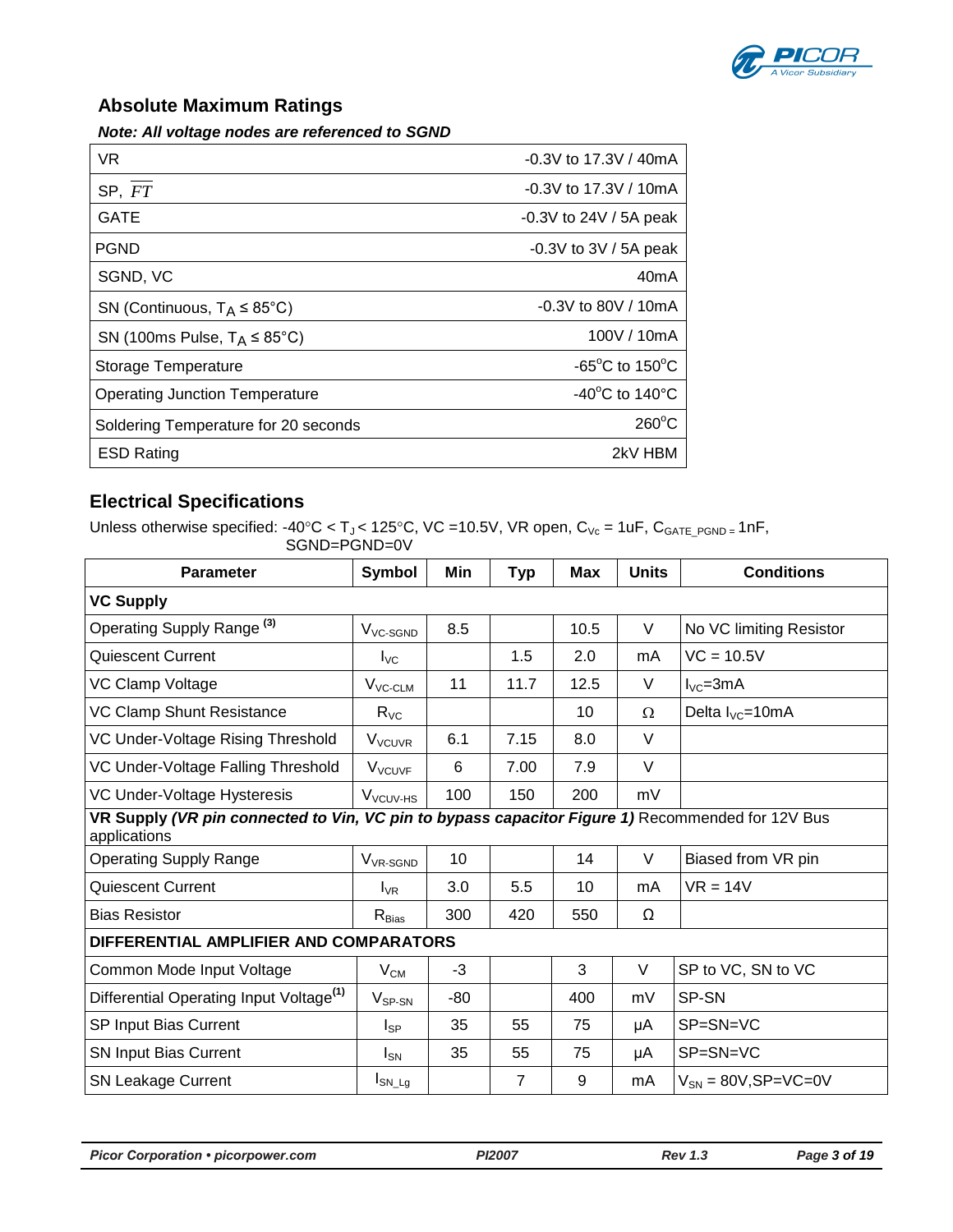

# **Electrical Specifications (***Continued***)**

Unless otherwise specified: -40°C < T<sub>J</sub> < 125°C, VC = 10.5V, VR open, C<sub>Vc</sub> = 1uF, C<sub>GATE PGND</sub> = 1nF, SGND=PGND=0V

| <b>Parameter</b>                                                           | <b>Symbol</b>       | Min   | <b>Typ</b> | Max          | <b>Units</b> | <b>Conditions</b>                                              |  |
|----------------------------------------------------------------------------|---------------------|-------|------------|--------------|--------------|----------------------------------------------------------------|--|
| DIFFERENTIAL AMPLIFIER AND COMPARATORS (Continued)                         |                     |       |            |              |              |                                                                |  |
| <b>Gate Enable Threshold</b>                                               | $V_{RVS-EN}$        | $+1$  | +6         | +11          | mV           | $V_{SN} = 10.5V \& 25°C$                                       |  |
| Reverse Comparator Threshold                                               | V <sub>RVS-TH</sub> | $-11$ | -6         | $-2$         | mV           | $V_{SN} = 10.5V \& 25°C$                                       |  |
| Reverse Comparator Hysteresis                                              | V <sub>RVS-HY</sub> | 10    | 12         | 14           | mV           | $V_{SN} = 10.5V \ @ 25°C$                                      |  |
| Reverse Fault to Gate Turn-off<br>Response Time                            | $t_{RVS}$           |       | 80         | 150          | ns           | $V_{SP-SN}$ = +50mV to -50mV<br>step to 90% of $V_G$ max       |  |
| <b>Forward Comparator Threshold</b>                                        | $VFWD-TH$           | 250   | 275        | 300          | mV           | $V_{SN} = 10.5V \& 25°C$                                       |  |
| <b>Forward Comparator Hysteresis</b>                                       | V <sub>FWD-HY</sub> | 15    | 25         | 35           | mV           | $V_{SN} = 10.5V \& 25°C$                                       |  |
| <b>GATE DRIVER</b>                                                         |                     |       |            |              |              |                                                                |  |
| <b>Gate Source Current</b>                                                 | $I_{G-SC}$          |       | $-20$      | $-15$        | μA           | $V_G=V_{G-Hi}-1V$ , $I_{VC}=3mA$                               |  |
| Pull Down Peak Current to PGND <sup>(1)</sup>                              | <b>IG-PGND</b>      | 1.5   | 4.0        |              | A            |                                                                |  |
| Pull-down Gate Resistance to<br>PGND <sup>(1)</sup>                        | $RG-PGND$           |       | 0.3        |              | Ω            | $V_{G-PGND} = 1.5V \& 25°C$                                    |  |
| AC Gate Pull-down Voltage to<br>PGND <sup>(1)</sup>                        | V <sub>G-PGND</sub> |       |            | 0.2          | V            |                                                                |  |
| DC Gate Pull-down Voltage                                                  | $V_{G\text{-SGND}}$ |       | 0.8        | 1.2          | V            | $I_G$ =100mA, in reverse fault                                 |  |
| Gate Drive Voltage to VC                                                   | $V_{G-Hi}$          | 7.0   | 8.0        | 11           | V            | $I_G = -20\mu A$ , $I_{VC} = 3mA$                              |  |
|                                                                            |                     | 8.0   | 9.0        | 11           | V            | $I_G = -2\mu A$ , $I_{VC} = 3mA$                               |  |
| <b>Gate Fall Time</b>                                                      | $t_{G-F}$           |       | 10         | 25           | ns           | 90% to 10% of $V_G$ max.                                       |  |
| Gate Voltage                                                               | $VG-UVLO$           |       | 0.7        | 1            | $\vee$       | $I_G = 10\mu A$ , SP= SN=open<br>$VC = 4.5V$                   |  |
|                                                                            |                     |       | 0.7        | $\mathbf{1}$ | V            | $IG$ =10µA, SP=0V; VC=0V<br>$5.5V \leq SN \leq 80V$            |  |
| GATE DRIVER (VR pin connected to Vin, VC pin to bypass capacitor Figure 1) |                     |       |            |              |              |                                                                |  |
| Gate Drive Voltage to VR                                                   | $V_{G-Hi}$          | 4.5   | 7.0        | 9.5          | V            | $I_G$ =-20µA, 10V≤ VR ≤ 14V                                    |  |
|                                                                            |                     | 5.0   | 8.0        | 9.5          | V            | $I_G$ =-2µA, 10V≤ VR ≤ 14V                                     |  |
| Fault Status: FT                                                           |                     |       |            |              |              |                                                                |  |
| <b>Fault Output Low Voltage</b>                                            | $V_{\overline{FT}}$ |       | 0.2        | 0.5          | $\vee$       | $I_{FT}$ =1.5mA, VC > 4.5V                                     |  |
| Fault Output High Source Current                                           | $I_{\mathsf{FT}}$   | $-1$  |            |              | μA           | $V_{FT}$ =14V, $V_{SP-SN}$ > +6mV                              |  |
| Fault Delay time                                                           | $T_{FT-DLY}$        | 4     | 8          | 16           | $\mu s$      | $V_{SP-SN} = \pm 50$ mV step to<br>90% of $V_{\text{GST}}$ max |  |

**Note 1***:* These parameters are not production tested but are guaranteed by design, characterization, and correlation with statistical process control.

**Note 2:** Current sourced by a pin is reported with a negative sign.

**Note 3:** Refer to the *VC Bias* section in the *Application Information* for details on the VC requirement to meet the MOSFET V<sub>GS</sub> requirement.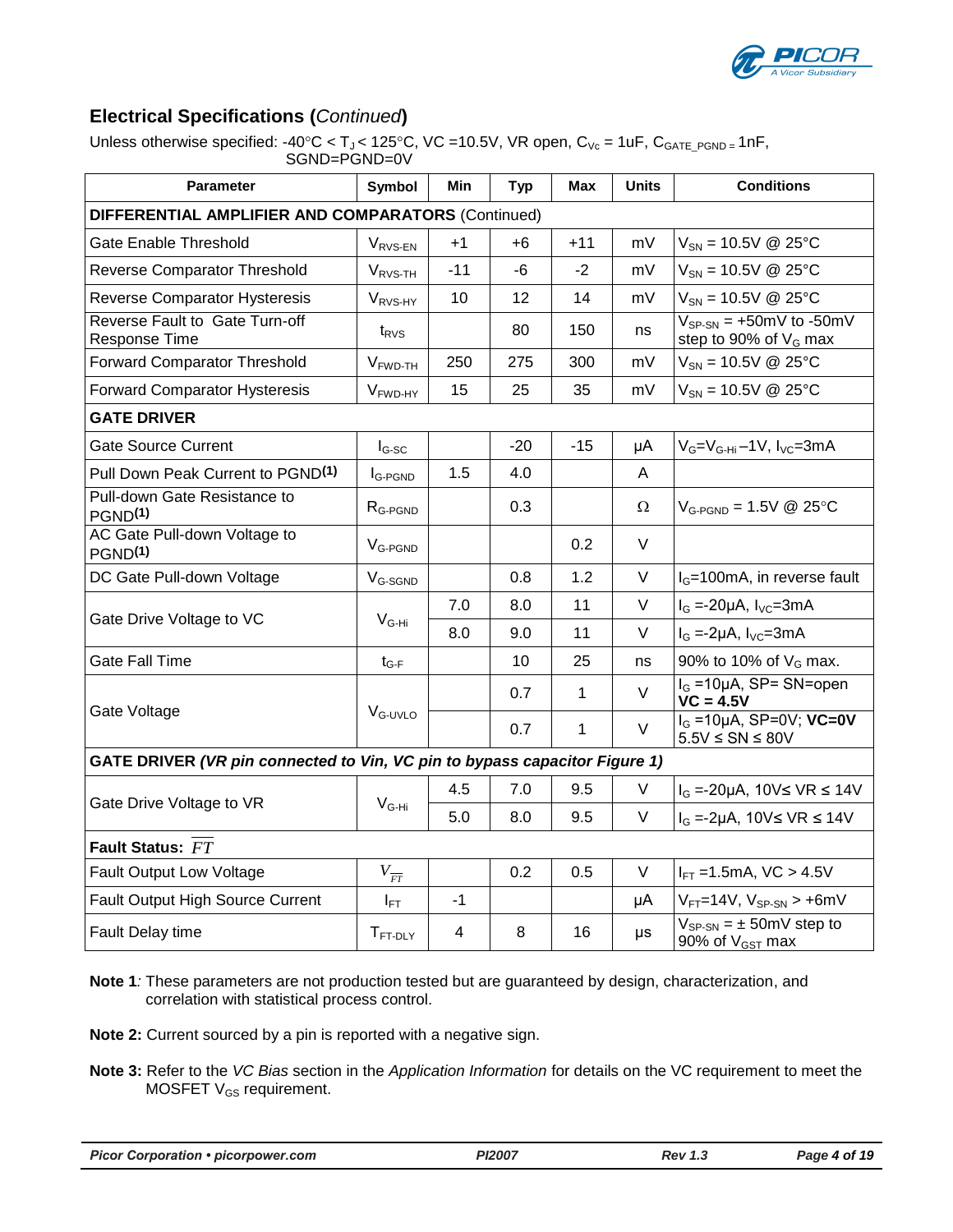

# **Functional Description:**

The PI2007 *Cool-ORing* controller IC is designed to drive single or parallel N-channel MOSFETs in high side Active ORing applications. The PI2007 used with an external MOSFET can function as an ideal ORing diode in the high side of a redundant power system, significantly reducing power dissipation and eliminating the need for heatsinking.

An N-channel MOSFET in the conduction path offers extremely low on-resistance resulting in a dramatic reduction of power dissipation versus the performance of a diode used in conventional ORing applications due to its high forward voltage drop. This can allow for the elimination of complex heat sinking and other thermal management requirements.

Due to the inherent characteristics of the MOSFET, current will flow in the forward and reverse directions while the gate remains above the gate threshold voltage. Ideal ORing applications should not allow reverse current flow, so the controller has to be capable of very fast and accurate detection of reverse current caused by input power source failures, and very fast turn off of the gate of the MOSFET. Once the gate voltage falls below the gate threshold, the MOSFET is off and the body diode will be reverse biased preventing reverse current flow and subsequent excessive voltage droop on the redundant bus.

### **Differential Amplifier:**

The PI2007 integrates a high-speed low offset voltage differential amplifier to sense the difference between the Sense Positive (SP) pin voltage and Sense Negative (SN) pin voltage with high accuracy. The amplifier output is connected to the Reverse and Forward comparators.

### **Reverse Current Comparator: RVS**

The reverse current comparator provides the critical function in the controller, detecting negative voltage caused by reverse current. When the SN pin is 6mV higher than the SP pin, the reverse comparator will force the gate discharge circuit to turn off the MOSFETs in typically 80ns.

The reverse comparator will hold the gate low until the SP pin is 6mV higher than the SN pin. The reverse comparator hysteresis is shown in [Figure 3.](#page-4-0)



<span id="page-4-0"></span>**Figure 3:** Reverse comparator hysteresis:  $V_{SP}$  -  $V_{SN}$ 

There is a bias current path from SN to SP during the reverse fault condition. The bias current is proportional to the voltage between SN and SP. The maximum SN pin bias current is 9mA when  $V_{SN}=80V$  and  $V_{SP}=0V$  and assumes that the MOSFET is in the off condition. Refer to [Figure 15](#page-10-0) in the Application Information section for more details.

#### **Forward Voltage Comparator: FWD**

The FWD comparator detects when a forward voltage condition exists and SP is above 275mV (typical) positive with respect to SN. When SP-SN is more than 275mV, the FWD comparator will assert the Gate Status low to report a fault condition.

#### **VC and Internal Voltage Regulator:**

The PI2007 has a separate input VC that provides power to the control circuitry, charge pump and gate driver. An internal regulator clamps the VC voltage  $(V<sub>VC-SGND</sub>)$  to 11.7V.

The internal regulator circuit has a comparator to monitor the VC voltage and pulls the GATE pin low when the VC is lower than the VC Under-Voltage Threshold.

In 12V Bus applications (10V to 14V) the VR input pin can be connected to the input voltage eliminating the need for an external limiter. An internal 420Ω resistor is connected between the VR pin and the internal regulator VC pin.

### **Charge Pump:**

The PI2007 has an integrated charge pump that approximately doubles the VC voltage with reference to the SGND pin, to drive the N-Channel MOSFET gate to a voltage higher than the input voltage at 15µA minimum source current.

#### **Gate Driver:**

The gate driver (GATE) output is configured to drive an external N-channel MOSFET. In the high state, the gate driver applies a 20µA typical current source to the MOSFET gate from the integrated charge pump. The Charge Pump voltage is limited to  $2*(V_{VC} - V_{SGND} - 1V)$ .

When a reverse current fault is initiated, the gate driver pulls the GATE pin low to the PGND pin and discharges the MOSFET gate with 4A typical peak capability.

# **Fault Indication:**  *FT*

The *FT* pin is an open collector NPN that will be pulled low when the Gate pin is low. The *FT* pin is also pulled low when  $V_{VC-SGND}$  is below UVLO or during the following fault conditions as indicated in the table below: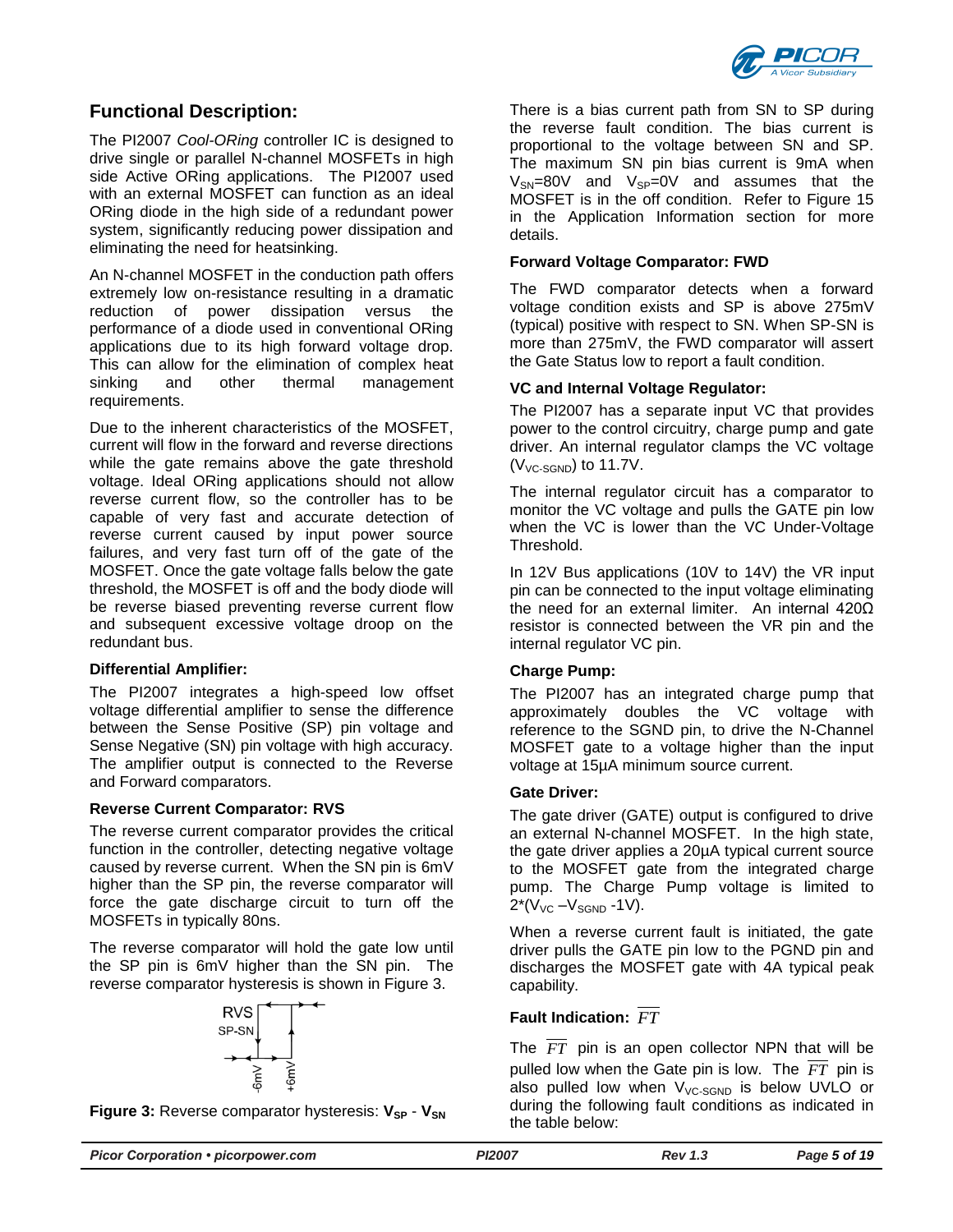

|          | Condition                       | Indication of possible faults              |
|----------|---------------------------------|--------------------------------------------|
| Reverse: | $V_{SP}$ - $V_{SN}$ $\leq$ -6mV | Input supply shorted                       |
| Forward: | $V_{SP}$ - $V_{SN}$ ≥ +275mV    | Open FET, Gate short or open, High current |
| Forward  | $V_{SP}$ - $V_{SN} \leq +6$ mV  | Shorted FET on power-up                    |



**Figure 4:** PI2007 Controller Internal Block Diagram



**Figure 5:** PI2007 State Diagram for gate drive.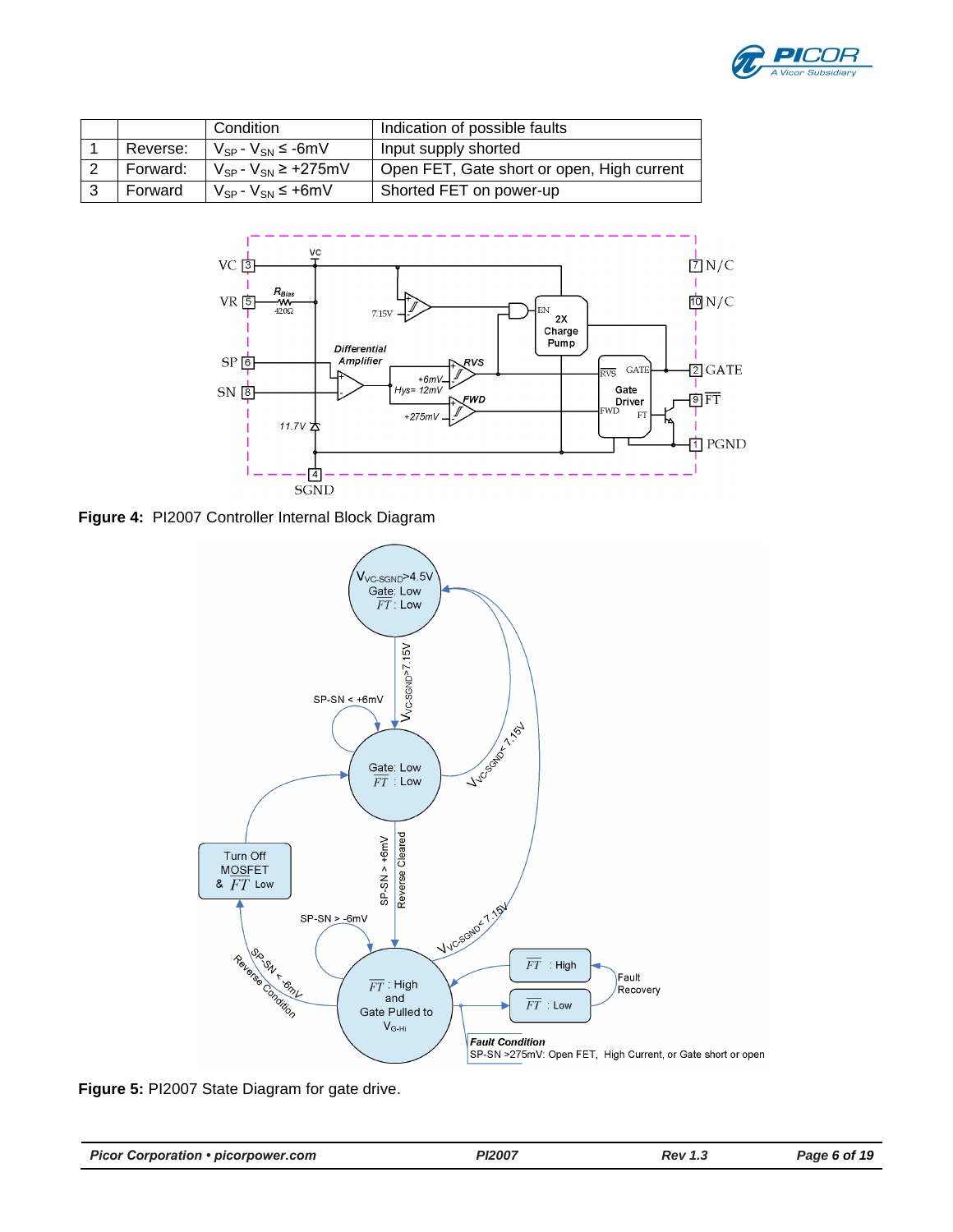



**Figure 6:** Timing diagram for two PI2007 controllers in a high side Active ORing application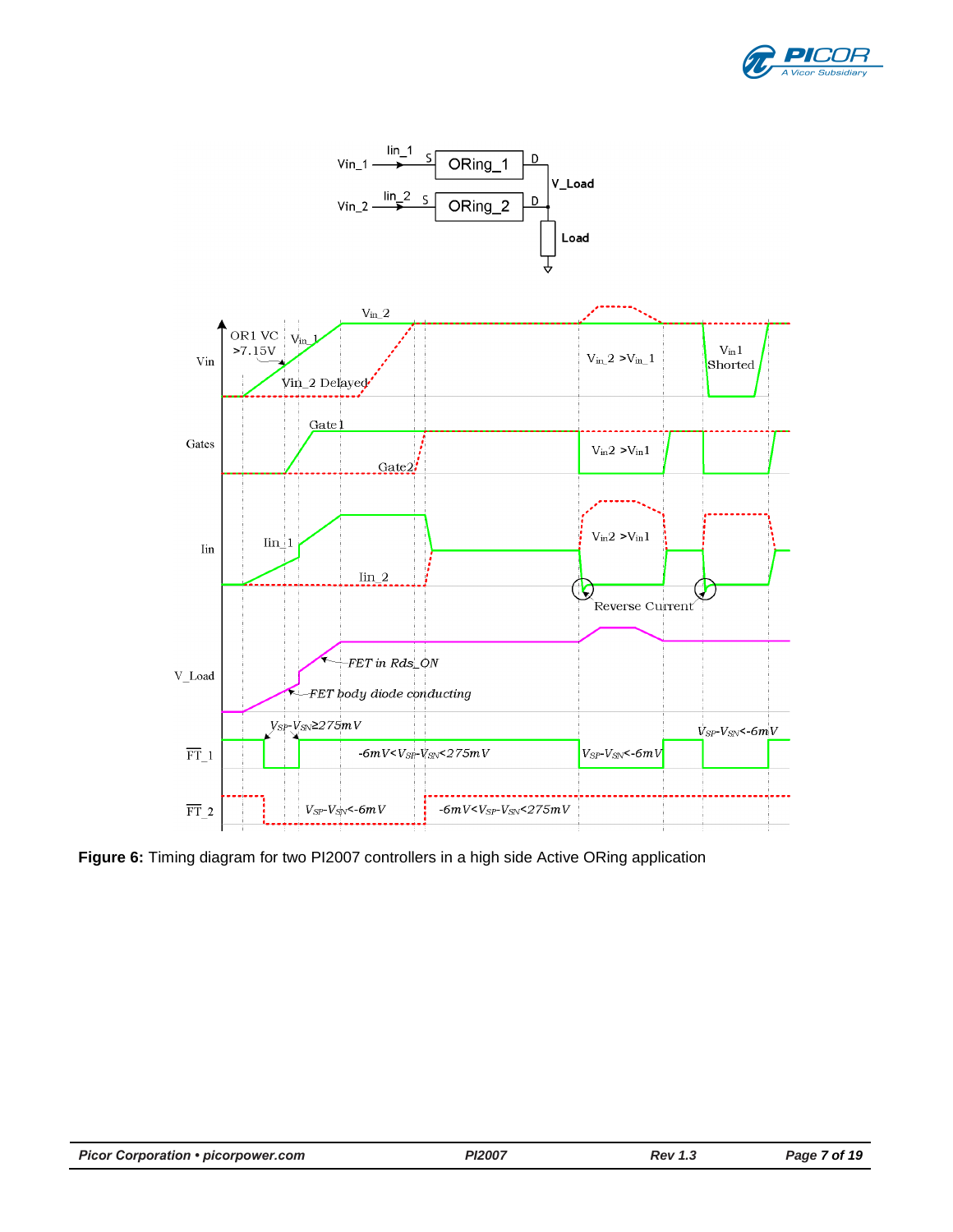

# **Typical Characteristics:**



**Figure 7:** Controller bias current vs. temperature



**Figure 8:** Reverse Fault to Gate Turn-off Response Time vs. temperature.



**Figure 9:** Gate drive voltage to VC vs. temperature.



**Figure 10:** VC UVLO threshold vs. temperature



**Figure 11:** Reverse comparator threshold vs. temperature.



**Figure 12:** Gate source current vs. temperature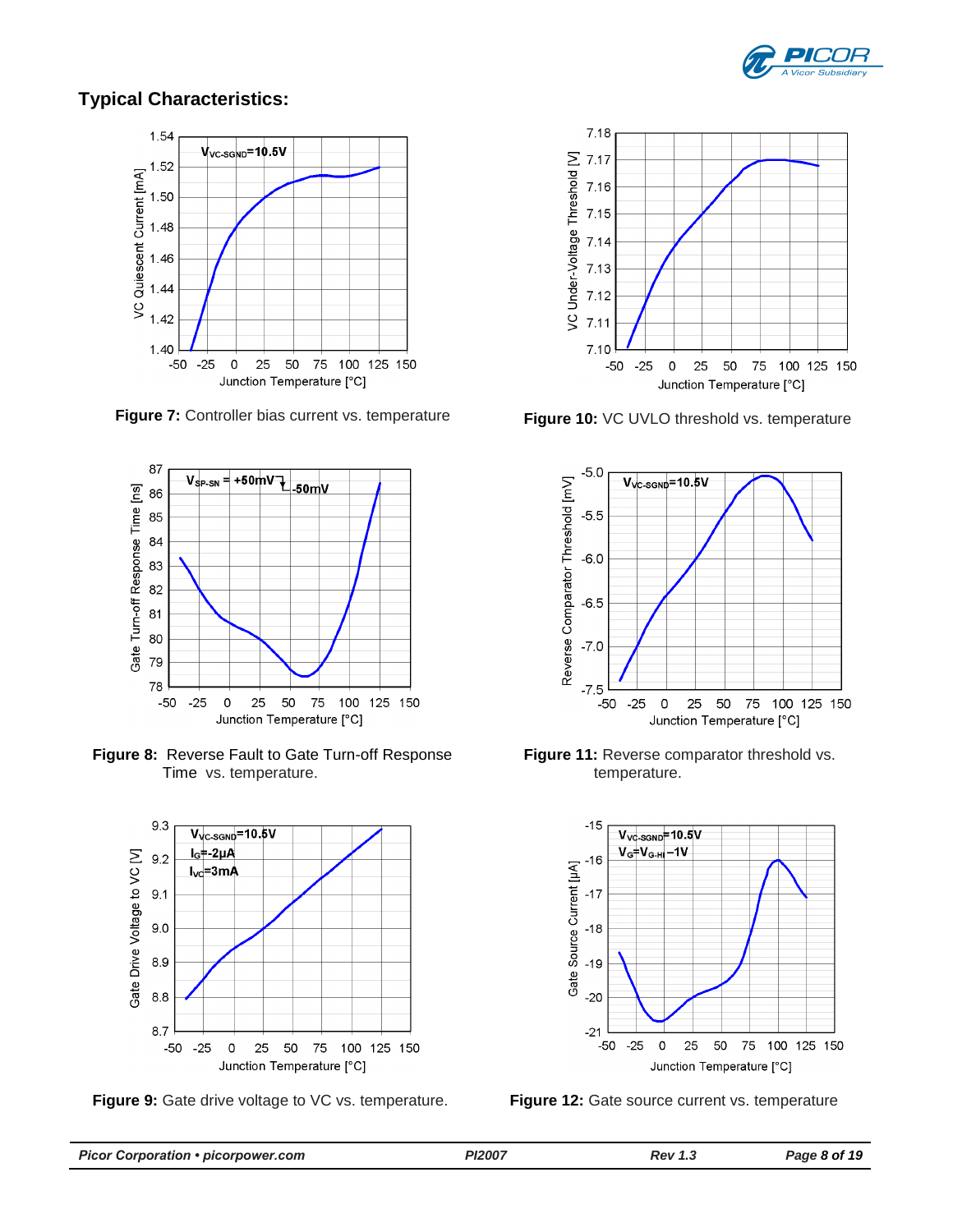



**Figure 13:** PI2007 performance in response to a fault (input short), configured for a +48V application as shown in [Figure 17.](#page-13-0)

# **Application Information:**

The PI2007 is designed to replace ORing diodes in high current redundant power architectures. Replacing a traditional diode with a PI2007 controller IC and a low on-state resistance N-channel MOSFET will result in significant power dissipation reduction as well as board space reduction, efficiency improvement and additional protection features. This section describes in detail the procedure to follow when designing with the PI2007 Active ORing controller and N-Channel MOSFETs. Two different Active ORing design examples are presented.

## **VC Bias:**

The PI2007 has a separate input (VC) that provides power to the control circuitry, the charge pump and the gate driver. An internal regulator clamps the VC voltage  $(V_{VC-SGND})$  to 11.7V. A bypass ceramic capacitor ( $C_{VC}$  = 1µF) has to be connected between VC and SGND to hold  $V_{VC\text{-SGND}}$  steady. Also, the Gate turn off return (PGND) should be connected to SGND

at the  $C_{VC}$  termination to keep SGND noise free when the Gate is turned off in response to a fault.

In 12V system applications, where the input voltage (Vin) is between 10V and 14V, connect the VR pin to Vin and connect SGND and PGND to the Vin return. A 420Ω internal resistor is connected between the VR pin and the VC pin.

In high voltage applications, above 14V, a bias resistor  $(R_{PG})$  and low current low forward voltage drop Schottky diode are required. Connect one terminal of  $R_{PG}$  to the SGND and PGND and the other terminal to ground (Vin return). The Schottky diode anode will be connected to the SGND pin and its cathode connected at the VC pin. See typical application drawings on page 1.

### *Recommended Schottky:*

**PMEG3005AEA:** from NXP or equivalent

### **RPG selection for input voltage greater than 14V:**

|                                           |               | __      |              |
|-------------------------------------------|---------------|---------|--------------|
| <b>Picor Corporation • picorpower.com</b> | <b>PI2007</b> | Rev 1 ° | Page 9 of 19 |
|                                           |               |         |              |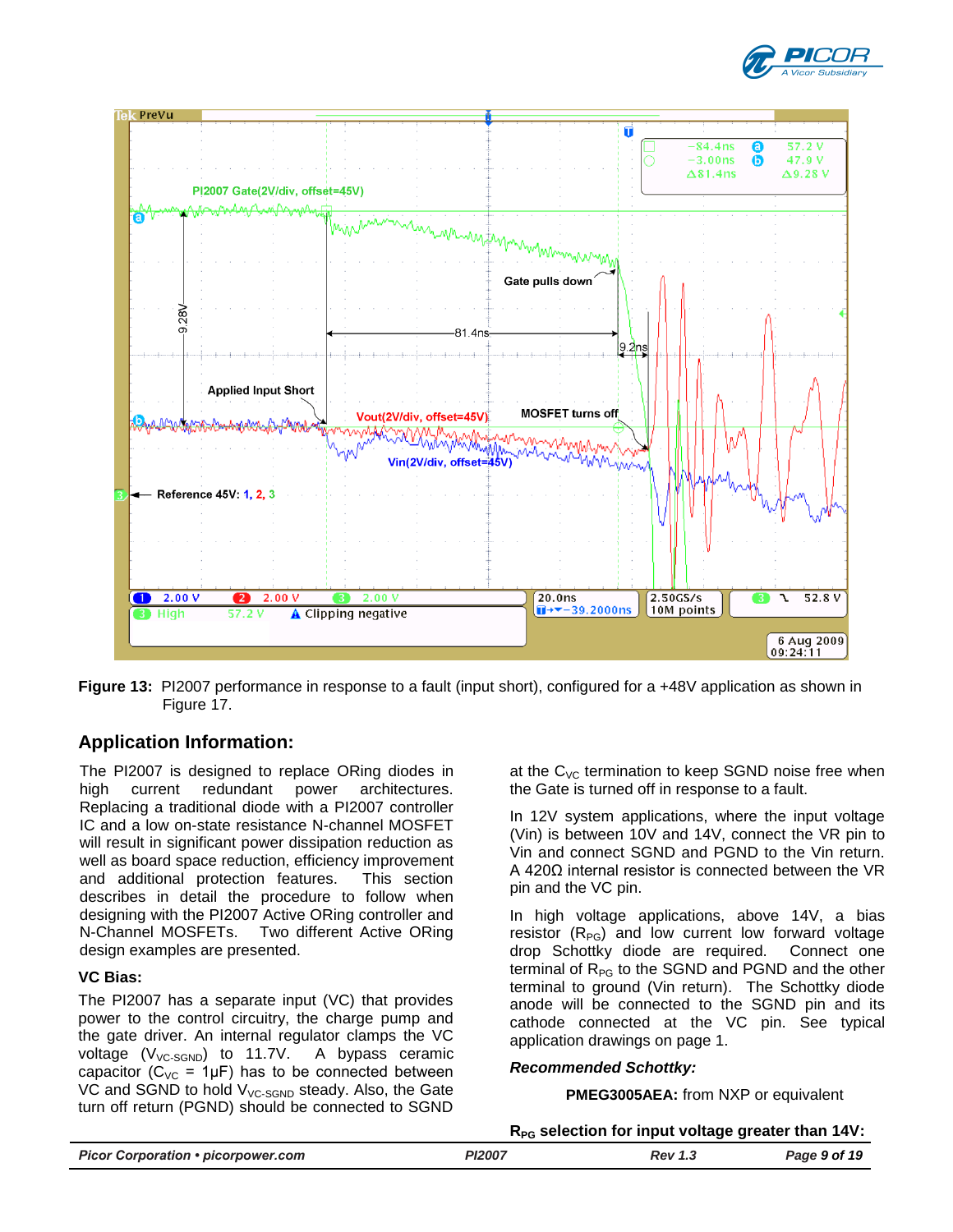

Select the resistor  $(R_{PG})$  value at the minimum input voltage to avoid a voltage drop that may reduce  $V_{\text{VC}}$ . SGND lower than VC under voltage lockout.

Select the value of  $R_{PG}$  using the following equations:

$$
R_{PG} = \frac{V_{VC-min} - V_{VC-CLMMax}}{I_{VC\_Max} + 0.1mA}
$$

 $R_{PG}$  maximum power dissipation:

$$
PdR_{PG} = \frac{(V_{VC-\text{max}} - V_{VC-\text{CLMMin}})^2}{R_{PG}}
$$

Where:

- $V_{\text{VC-min}}$ : VC pin minimum applied voltage with respect to Vin return
- $V_{\text{VC-max}}$ : VC pin maximum applied voltage with respect to Vin return
- *VVCCLMMax* : Controller maximum clamp voltage, 12.5V
- *VVCCLMMin* : Controller minimum clamp voltage, 11.0V
- $I_{\textit{VC}_{\perp} \textit{Max}}$ : Controller maximum bias current, use 2.0mA plus 0.1mA for margin

**Example:**  $40V < V<sub>VC</sub> < 50V$ 

$$
R_{PG} = \frac{V_{VC \text{ min}} - V_{VC-CLMMax}}{I_{VC\_Max} + 0.1mA} = \frac{40V - 12.5V}{2.1mA} = 13.1k\Omega
$$

$$
PdR_{PG} = \frac{(V_{VC-\text{max}} - V_{VC-\text{CLMMin}})^2}{R_{PG}} = \frac{(50V - 11V)^2}{13.1k\Omega} = 116mW
$$

### **Alternative Bias Circuit with Device Enable:** *Constant current circuit*

In a wide operating input voltage range the size of  $R_{PG}$ may be become large to support power dissipation. A simple constant current circuit can be used instead of  $R_{PG}$  to reduce power dissipation and can be used as a device enable.

As shown in [Figure 14,](#page-9-0) the constant current circuit consists of an NPN transistor (Q2), Zener diode  $D_z$ , current limit resistor  $(R_{LIMIT})$  and Zener bias resistor  $(R<sub>Z</sub>)$ . R<sub>LIMIT</sub> and R<sub>Z</sub> can be very low power resistors and Q2 is a signal transistor where its Collector-Emitter Voltage ( $V_{CEO}$ ) is equal or greater than the input operating voltage and supports 2.5mA at the operating input voltage.



<span id="page-9-0"></span>**Figure 14:** Constant current bias circuit

Pulling the Q2 base (EN) to the system return (RTN) will turn off the transistor and the controller returns (SGND pin and PGND pin) will float and eventually the MOSFET will be turned off. An open collector device can be used to enable and disable the PI2007.

The constant current circuit should guarantee current greater than the PI2007 maximum Quiescent current  $(I_{VC})$ , 2.0mA.

 $R<sub>LIMIT</sub>$  can be calculated from the following equation:

$$
R_{LIMIT} = \frac{V_{Z_{MIN}} - V_{BE}(on)}{I_{VC_{MAX}}}
$$

Where:

*V<sup>Z</sup>* \_ *MIN* : Minimum Zener diode voltage

 $V_{BE}(on)$ : Q2 Base-Emitter On maximum voltage, for

default use 
$$
V_{BE}(on)
$$
 =0.7V

 $I_{\rm \scriptscriptstyle VC\_MAX}$  : PI2007 Quiescent Current, maximum

 $I_{VC}$ =2.0mA

Zener Diode Selection:

Select a Zener diode with a low reverse current requirement to minimize R<sub>Z</sub>. Zener diodes with higher *break down voltage will have lower reverse current and reduce Q2 collector current variation. Zener diodes with a breakdown voltage of 6V and higher will require low bias current and accurate voltage breakdown.*

 $R<sub>z</sub>$  maximum value can be calculated with the following equation:

*Note that the surface mount resistors have limited operating voltage capability. Be sure to pick a resistor package that can meet the maximum operating voltage (Vin).*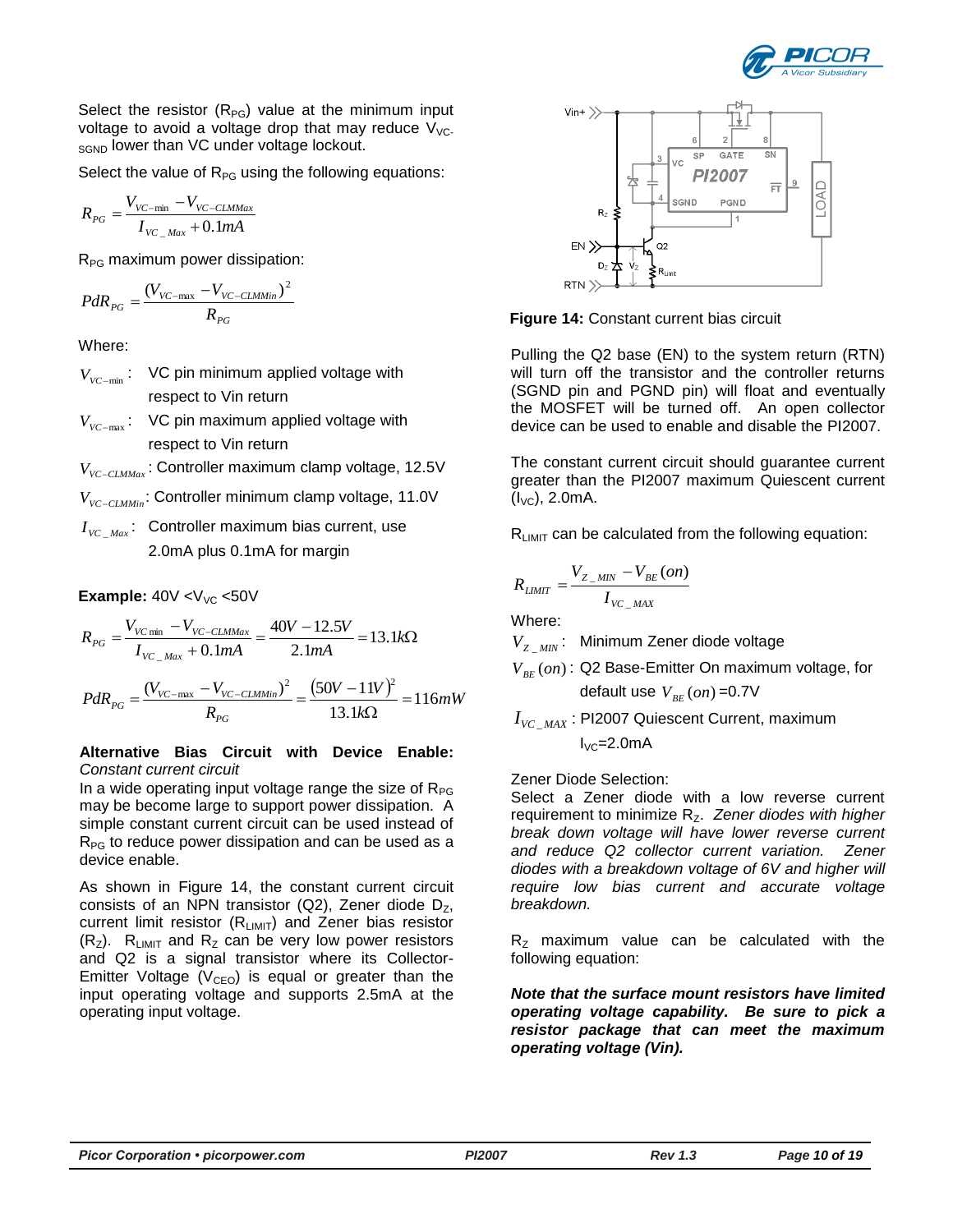

$$
R_{Z} = \frac{V_{in\_MIN} - V_{Z\_MAX}}{I_{Z} + I_{B\_MAX}}
$$

Where:

*Vin*\_ *MIN* : Min input voltage

*V<sup>Z</sup>* \_ *MAX* : Zener diode maximum breakdown voltage

*Z I* Zener diode required reverse current

 $I_{B_{\perp}MAX}$ : Q2 required maximum base current which calculated from the following equation:

$$
I_{B_{-}MAX} = \frac{I_{C_{-}MAX}}{h_{FE_{-}MIN}}
$$

 $I_{C\_MAX}$ : Q2 maximum expected collector current.

*hFE* \_ *MIN* :Q2 minimum gain.

# **Fault Indication:**

*FT* is an open collector output and its return is referenced to SGND. When SGND is referenced to system ground, *FT* should be pulled up to the logic voltage via a resistor (10KΩ). When the SGND pin is floating on a bias resistor  $(R_{PG})$  or in a constant current circuit, a level shift circuit can be added to make the *FT* pin output referenced to the system ground. See [Figure 19.](#page-14-0) Leave *FT* unconnected if not used.

*Note that in case of an input fault condition, where the input voltage (Vin) and the VC pin are at ground and the SN pin is at a high voltage, a parasitic path between SN and VC will draw bias current (leakage current) from the output as a function of the voltage between SN and grounded VC (VSN-GND) based on the following equation:* 

$$
I_{\text{SN}\_\text{Lg}} = \frac{V_{\text{SN}\text{-GND}} - 12V}{R_{\text{PAR}}}
$$

Where:

 $I_{SN \_Lg}$ SN leakage current during input short

- *VSNGND* : Voltage difference between SN pin (or load voltage) and ground.
- $R_{PAR}$ : Resistor in the parasitic path, 10KΩ typical and 8kΩ minimum



<span id="page-10-0"></span>**Figure 15:** SN leakage current vs. SN voltage during input fault condition (input short)

# **N-Channel MOSFET Selection:**

Several factors affect MOSFET selection including cost, on-state resistance  $(R_{DS(on)})$ , DC current rating, short pulse current rating, avalanche rating, power dissipation, thermal conductivity, drain-to-source breakdown voltage (BVdss), gate-to-source voltage rating (Vgs), and gate threshold voltage (Vgs $_{(TH)}$ ).

The first step is to select a suitable MOSFET based on the BVdss requirement for the application. The BVdss voltage rating should be higher than the applied Vin voltage plus expected transient voltages. Stray parasitic inductance in the circuit can also contribute to significant transient voltage conditions, particularly during MOSFET turn-off after a reverse current fault has been detected.

In Active ORing applications when one of the input power sources is shorted, a large reverse current is sourced from the circuit output through the MOSFET. Depending on the output impedance of the system, the reverse current may get very high in some conditions before the MOSFET is turned off. Make sure that the MOSFET pulse current capability can withstand the peak current. Such high current conditions will store energy even in a small parasitic element. Note that PI2007 has a very fast response time to a fault condition achieving 80ns typical and 150ns maximum. This fast response time will minimize the reverse peak current to keep stored energy and MOSFET avalanche energy very low to avoid damage (breakdown) to the MOSFET.

Peak current during input short is calculated as follows, assuming that the output has very low impedance and it is not a limiting factor:

$$
I_{PEAK} = \frac{V_S * t_{RVS}}{L_{PARSSTIC}}
$$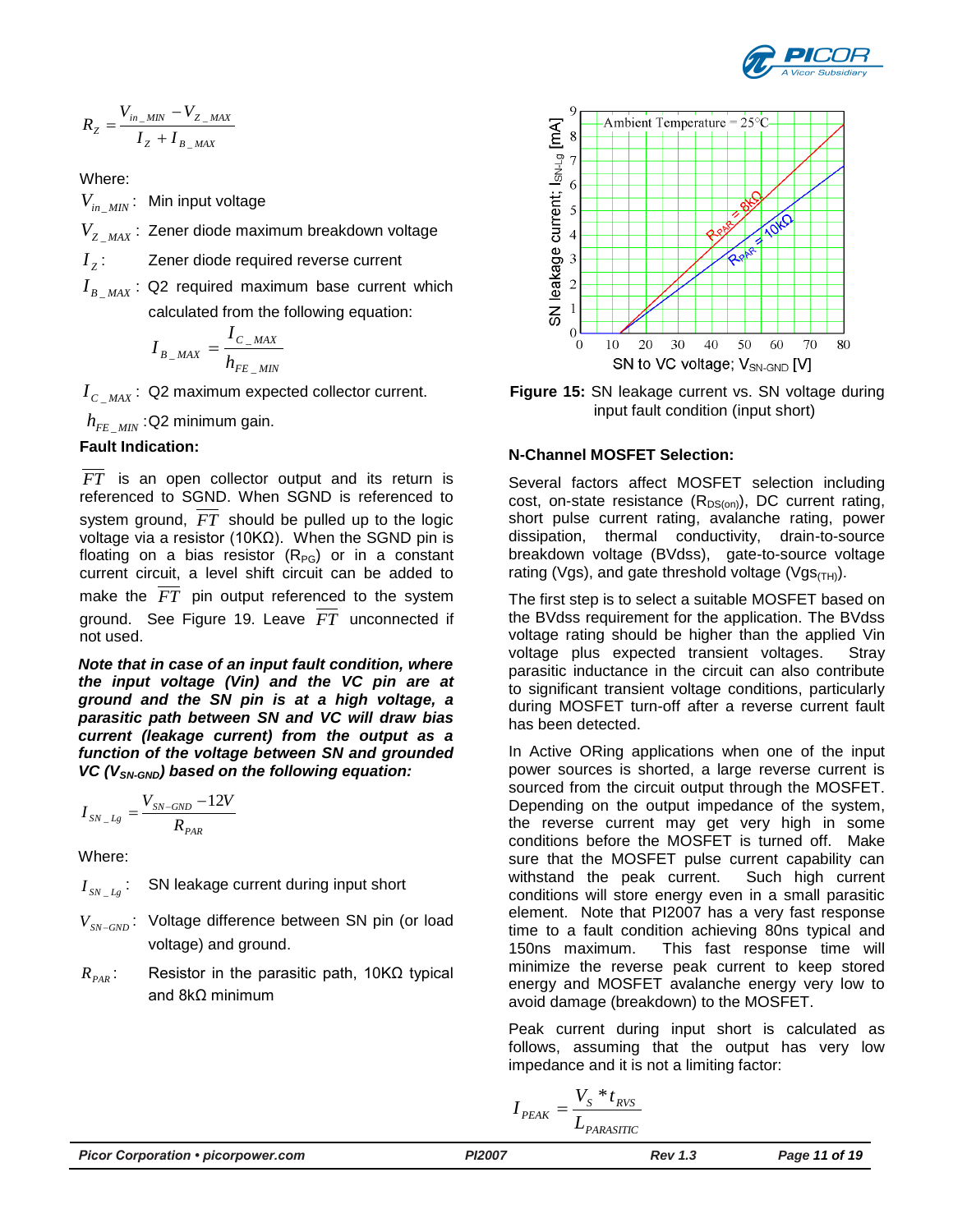

### Where:

- $I_{\textit{PFAK}}$ : : Peak current in the MOSFET right before it is turned off.
- $V<sub>s</sub>$ : : Input voltage or load voltage at MOSFET source before input short condition did occur.
- $t_{RVS}$ : Reverse fault to MOSFET turn-off time. This will include PI2007 delay and the MOSFET turn off time.

 $L_{\scriptscriptstyle{PARASTIC}}$  : Circuit parasitic inductance

And the MOSFET avalanche energy during an input short is calculated as follows:

$$
E_{AS} = \frac{1}{2} * \frac{1.3 * V_{(BR)DSS}}{*1.3V_{(BR)DSS} - V_s} * L_{PARASITIC} * I_{PEAK}^{2}
$$

Where:

 $E_{\text{AS}}$ : Avalanche energy

*V*(*BR*)*DSS* : MOSFET breakdown voltage

MOSFET  $R_{DS(on)}$  and maximum steady state power dissipation are closely related. Generally the lower the MOSFET  $R_{DS(on)}$ , the higher the current capability and the lower the resultant power dissipation. This leads to reduced thermal management overhead, but will ultimately be higher cost compared to higher  $R_{DS(on)}$ parts. It is important to understand the primary design goal objectives for the application in order to effectively trade off the performance of one MOSFET versus another.

Power dissipation in active ORing circuits is derived from the total source current and the on-state resistance of the selected MOSFET*.*

MOSFET power dissipation:

$$
Pd_{MOSFET} = Is^2 * R_{DS(on)}
$$

Where :

*Is* : Source Current  $R_{DS(on)}$  : MOSFET on-state resistance

## **Note:**

*In the calculation use RDS(on) at maximum MOSFET temperature because R<sub>DS(on)</sub> dependent. Refer to the normalized RDS(on) curves in the MOSFET manufacturers datasheet. Some MOSFET RDS(on) values may increase by 50% at 125°C compared to values at 25°C.*

The Junction Temperature rise is a function of power dissipation and thermal resistance.

$$
Trise_{MOSFET} = Rh_{JA} * Pd_{MOSFET} = Rh_{JA} * Is^2 * R_{DS(on)},
$$

### Where:

 $Rth_{IA}$ : : Junction-to-Ambient thermal resistance

## *RDS(on) and PI2007 sensing:*

The PI2007 senses the MOSFET source-to-drain voltage drop via the SP and SN pins to determine the status of the current through the MOSFET. When the MOSFET is fully enhanced, its source-to-drain voltage is equal to the MOSFET on-state resistance multiplied by the source current,  $VSD = R_{DS(0n)}^*$ Is. The reverse current threshold is set for -6mV and when the differential voltage between the SP & SN pins is more negative than -6mV, i.e. SP-SN<-6mV, the PI2007 detects a reverse current fault condition and pulls the MOSFET gate pin low, thus turning off the MOSFET and preventing further reverse current. The reverse current fault protection disconnects the power source fault condition from the redundant bus, and allows the system to keep running.

*Picor Corporation • picorpower.com PI2007 Rev 1.3 Page 12 of 19*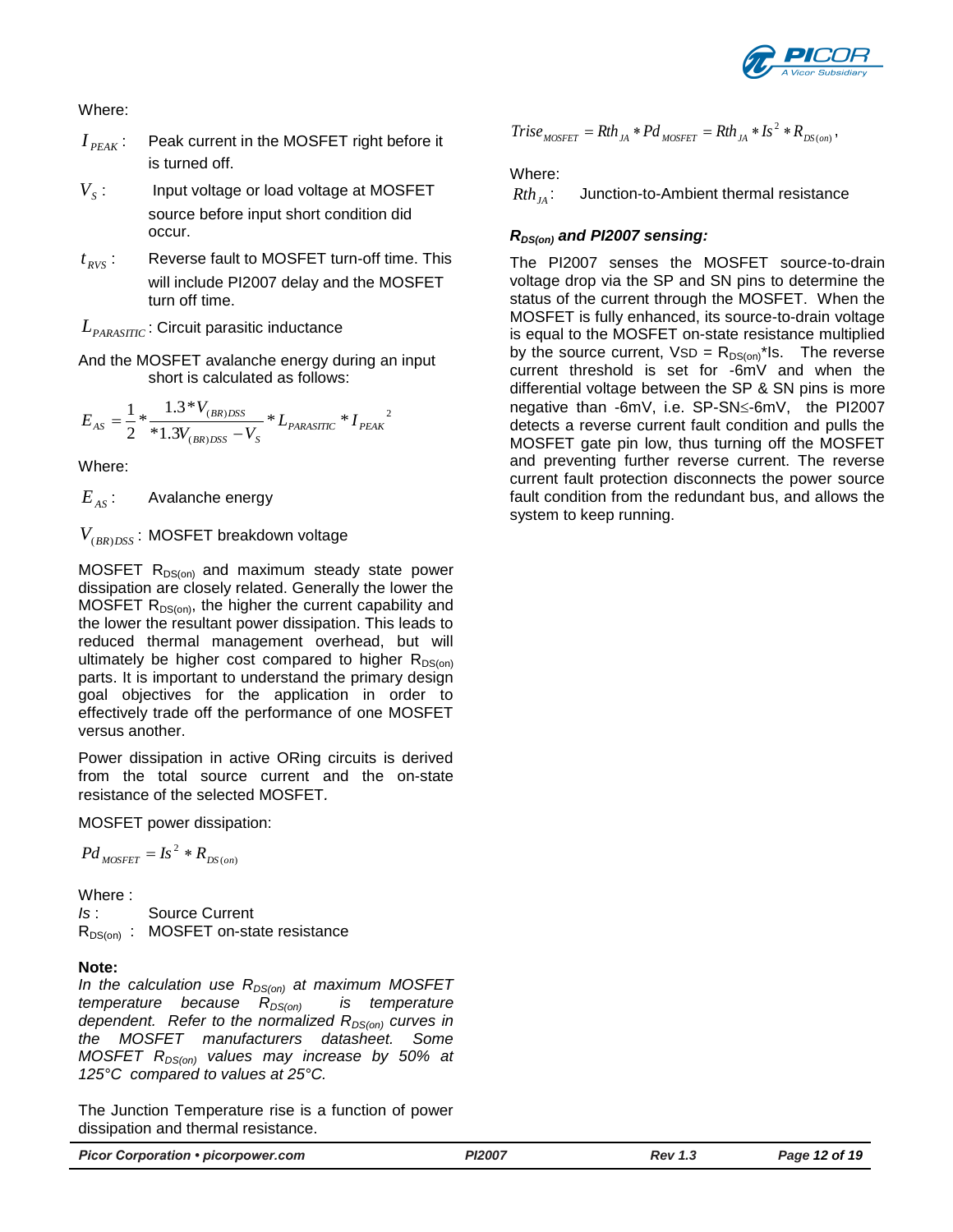

## **Typical application Example 1:**

### **Requirement:**

Redundant Bus Voltage =  $12V$  ( $\pm$ 10%, 10.8V to 13.2V)

Load Current = 15A (assume through each redundant path)

Maximum Ambient Temperature = 75°C

### **Solution:**

A single PI2007 with a suitable external MOSFET for each redundant 12V power source should be used, configured as shown in the circuit schematic in [Figure](#page-12-0)  [16.](#page-12-0)

**Select a suitable N-Channel MOSFET:** Most industry standard MOSFETs have a Vgs rating of +/- 12V or higher. Select an N-Channel MOSFET with a low  $R_{DS(on)}$  which is capable of supporting the full load current with some margin, so a MOSFET capable of at least 18A in steady state is reasonable. An exemplary MOSFET having these characteristic is the FDS6162N7 from Fairchild.

### From FDS6162N7 datasheet:

N-Channel MOSFET

- $\bullet$   $V_{DS} = 20V$
- $I_D$  = 23A continuous drain current
- $I_D(Pulse) = 60A$  Pulsed drain current
- $VGS(MAX)= \pm 12V$
- $R_{\theta JA}$  = 40°C/W when mounted on a 1in<sup>2</sup> PCB pad of 2 oz copper
- $R_{DS(on)}$ =2.9mΩ typical and 3.5mΩ maximum at  $I<sub>D</sub>=23A, V<sub>GS</sub>≥4.5V, T<sub>J</sub>=25°C$

### **Reverse current threshold is:**

$$
Is. reverse = \frac{Vth. reverse}{Rds (on)} = \frac{-6mV}{2.9m\Omega} = -2.07 A
$$

### **Power dissipation:**

 $R_{DS(00)}$  is 3.5mΩ maximum at 25°C & 4.5Vgs and will increase as the temperature increases. Add 25°C to maximum ambient temperature to compensate for the temperature rise due to power dissipation. At 100°C (75°C + 25°C)  $R_{DS(0n)}$  will increase by 28%.

$$
R_{DS(on)} = 3.5m\Omega * 1.28 = 4.48m\Omega
$$
 maximum at 100°C

$$
Trise = Rth_{JA} * Is^2 * R_{DS(on)}
$$

*Maximum Junction temperature*

$$
T_{J\max} = T_A + Trise
$$

$$
T_{J\text{ max}} = 75^{\circ}C + \left(\frac{40^{\circ}C}{W} * (15A)^{2} * 4.48m\Omega\right) = 115^{\circ}C
$$

*Recalculate based on increased Junction temperature, 115°C.*

At 115°C  $R_{DS(0n)}$  will increase by 32%.

$$
R_{DS(on)} = 3.5m\Omega * 1.32 = 4.62m\Omega
$$
  

$$
T_{J_{\text{max}}} = 75^{\circ}C + \left(\frac{40^{\circ}C}{W} * (15A)^{2} * 4.62m\Omega\right) = 116.5^{\circ}C
$$

**VC Bias:** Vin maximum input is 13.2V, this is higher than the 11V VC Clamp Voltage ( $V_{VC-SGND}$ ) minimum. Use the high side PI2007 internal resistor between VR pin and VC pin will fit for this application.

Since the MOSFET requires only 4.5V for full enhancement then the PI2007 internal resistor between VR pin and VC pin will fit for this application. Connect VR to Vin at the source of the MOSFET and connect a 1μF ceramic capacitor between VC pin and SGND pin.

## **Fault Indication:**

Connect *FT* pin to the logic input and to the logic power supply via a 10KΩ resistor.



<span id="page-12-0"></span>**Figure 16:** PI2007 in 12V bus high side Active ORing configuration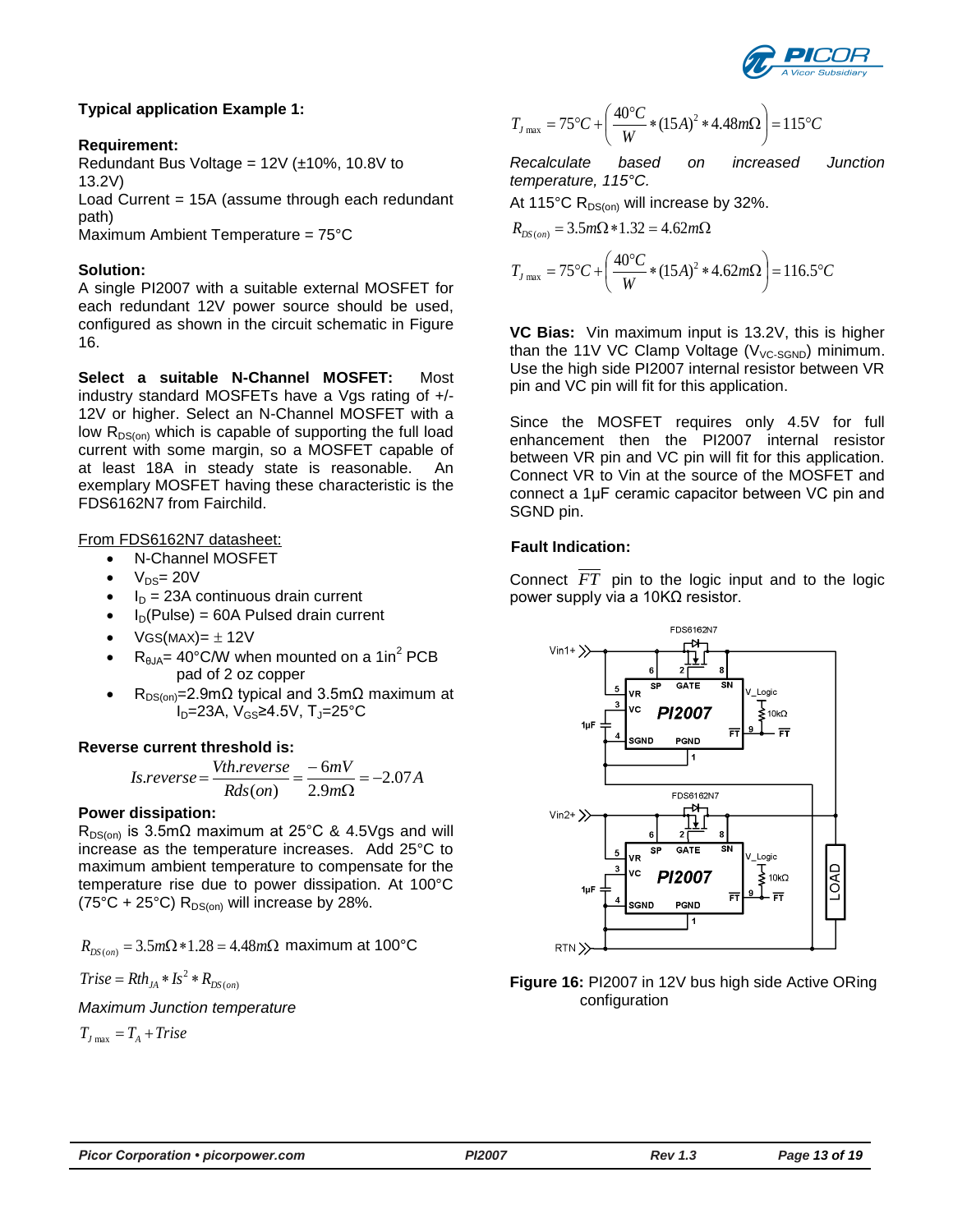

#### **Typical application Example 2: Requirement:**

+48V High Side Redundant Bus Voltage =  $+48V$  ( $+36V$  to  $+60V$ , 100V for 100ms transient) Load Current = 5A load (assume through each redundant path) Maximum Ambient Temperature = 60°C **Solution:**

A single PI2007 with a suitable MOSFET for each redundant +48V power source should be used and configured as shown in [Figure 17](#page-13-0) or [Figure 18.](#page-14-1) [Figure](#page-13-0)  [17](#page-13-0) is configured with the VC biased from the return line through a bias resistor. [Figure 18](#page-14-1) is configured with the VC biased from the return line through the constant current circuit.

**Select a suitable N-Channel MOSFET:** Select the N-Channel MOSFET with voltage rating higher than the input voltage, Vin, plus any expected transient voltages, with a low  $R_{DS(on)}$  that is capable of supporting the full load current with margin. For instance, a 100V rated MOSFET with 10A current capability is suitable. An exemplary MOSFET having these characteristic is IRF7853PbF from International Rectifier.

From the IRF7853PbF datasheet: N-Channel MOSFET  $V_{DS}$ = 100 $V$  $I_D$  = 8.3A maximum continuous drain current at 25°C  $I_{D\text{-PULSE}} = 66A$  pulsed drain current  $VGS(MAX) = \pm 20V$  $R_{\theta$ JA= 50°C/W on 1in<sup>2</sup> copper, t ≤ 10seconds  $R<sub>BLA</sub>$  for continuous operation not provided  $R_{DS(on)}$ =14.4m $\Omega$  typical at V<sub>GS</sub>=10V, T<sub>J</sub>=25°C  $R_{DS(on)}$ =18mΩ maximum at V<sub>GS</sub>=10V, T<sub>J</sub>=25°C

### **Reverse current threshold is:**

*Is.reverse* = 
$$
\frac{Vth.reverse}{R_{DS(on)}} = \frac{-6mV}{18m\Omega} = -333mA
$$

## **Power dissipation:**

Rds(on) is 18m $\Omega$  maximum at 25°C & 10Vgs and will increase as the temperature increases. Add 20°C to maximum ambient temperature to compensate for the temperature rise due to power dissipation. At 80°C  $(60^{\circ}C + 20^{\circ}C)$  Rds(on) will increase by 40%.

$$
R_{DS(on)} = 18m\Omega * 1.40 = 25.2m\Omega
$$
 maximum at 80°C

*Maximum Junction temperature*

$$
T_{J_{\text{max}}} = 60^{\circ}C + \left(\frac{50^{\circ}C}{W} * (5.0A)^{2} * 25.2m\Omega\right) = 91.5^{\circ}C
$$

Recalculate maximum  $R_{DS(0n)}$  at 95°C. At 95°C Rds(on) will increase by 50%:  $R_{\rm DS(\it on)}=18m\Omega*1.50$  = 27 $m\Omega$  maximum at 95°C

*Maximum Junction temperature after 10s*

$$
T_{J_{\text{max}}} = 60^{\circ}C + \left(\frac{50^{\circ}C}{W} * (5.0A)^{2} * 27m\Omega\right) = 93.75^{\circ}C
$$

For continuous operation refer the MOSFET datasheet for  $R_{\theta JA}$  under continuous operation and plug it in place of 50°C/W.

**VC Bias:** Since the bus voltage is higher than 14V, connect VC pin to the high side of the input voltage and connect a bias resistor  $(R_{PG})$  or a constant current circuit between PI2007 SGND pin and ground (Vin return), as shown in [Figure 17](#page-13-0) and [Figure 18.](#page-14-1) Place a low forward voltage drop Schottky diode and a 1μF ceramic capacitor between SGND pin and VC pin. Also connect PGND pin to SGND at the coupling capacitor terminal.

*Recommended Schottky:* **PMEG3005AEA** from NXP or equivalent

## **RPG selection:**

$$
R_{PG} = \frac{V_{VC-min} - V_{VC-CLMMax}}{I_{VC\_Max} + 0.1mA} = \frac{36V - 12.5V}{2.0mA + 0.1mA} = 11.19k\Omega
$$

Select R<sub>PG</sub>=11kΩ 1%

 $R_{PG}$  maximum power dissipation:

$$
PdR_{PG} = \frac{(V_{VC-\text{max}} - V_{VC-\text{CLMMin}})^2}{R_{PG}} = \frac{(60V - 11V)^2}{11k\Omega} = 218mW
$$

Use ¼ W Resistor in 1206 package



<span id="page-13-0"></span>**Figure 17:** PI2007 in high side +48V application, VC is biased through a bias resistor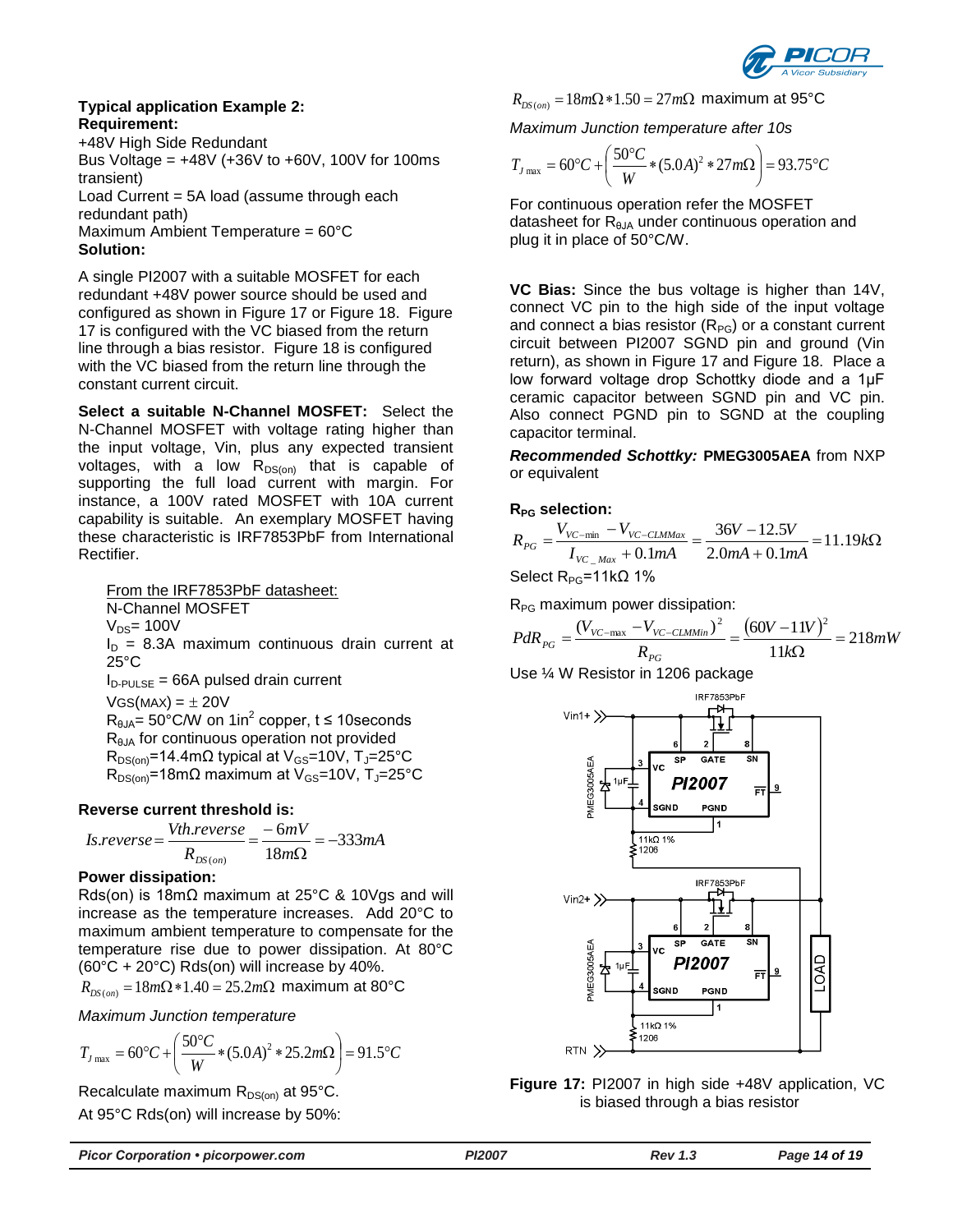

#### *VC bias through Constant current circuit*

Select an NPN transistor with  $V_{CEO}$  equal or higher than the input voltage (Vin) plus any expected transient voltage and capable of handling the expected maximum power dissipation. Any NPN transistor with  $V_{CEO} \ge 100V$  in a small footprint is suitable. An exemplary NPN is FJV1845 from Fairchild:

From the FJV1845 datasheet: NPN Silicon Transistor V<sub>CEO</sub>= 120V Collector-Emitter maximum voltage  $I<sub>C</sub>$  = 50mA maximum collector current  $h_{FF}$  = 150 minimum at  $I_{C}$ =3mA  $V_{BE(sat)} = 0.55V$  to 0.65V Base-Emitter saturation voltage at 25°C

Select Zener Diode: Select the Zener diode with low bias current, a Zener diode with  $V_Z=10$  in small foot print is suitable for this application. An exemplary Zener diode MM3Z10VST1 from ON Semiconductor

From the MM3Z10VST1 datasheet: 10V, 200mW Zener Diode  $V_{Z}= 9.80V$  to 10.2V Zener voltage range  $I_R$  = 10µA will hold the Zener breakdown voltage at 9.8V

$$
R_{LIMIT} = \frac{V_{Z_{MIN}} - V_{BE}(on)}{I_{VC_{MAX}}} = \frac{9.8V - 0.7V}{2.1mA} = 4.33k\Omega
$$
  
Or 4.32k $\Omega$  1%

$$
I_{B_{-MAX}} = \frac{I_{C_{-MAX}}}{h_{FE_{-MIN}}} = \frac{3.5mA}{150} = 23.33 \mu A
$$

#### R<sub>z</sub> Calculation:

Use 100µA as minimum for the Zener diode reverse leakage current and Q2 base current combined.

$$
R_{Z} = \frac{V_{in\_MIN} - V_{Z\_MAX}}{I_{Z} + I_{B\_MAX}} = \frac{36V - 10.2V}{100 \mu A} = 258k\Omega
$$

Select R<sub>z</sub>= 249kΩ 1%

Maximum Q2 collector current:

$$
I_{C_{\_MAX}} = \frac{V_{Z_{\_MAX}} - V_{BE_{\_MIN}}}{R_{\text{LIMIT}_{\_MIN}}} = \frac{10.2V - 0.50V}{4.32k\Omega * 0.98} = 2.29mA
$$

Maximum Q2 power dissipation

$$
Pd_{Q2} = I_{C_{\_MAX}} \bullet [Vin_{MAX} - V_{VC-CLM} - (V_{Z_{\_MIN}} - V_{EB_{\_MAX}})]
$$

### $Pd_{Q2} = 2.29mA \cdot [60V - 11V - (9.8V - 0.7V)] = 91.37mW$

The transistor Power De-rating vs. temperature curve in the manufacturer datasheet shows that the device can operate up to 110°C.



<span id="page-14-1"></span>**Figure 18:** PI2007 in high side +48V application, VC is biased through constant current circuit.

#### **Fault Indication:**

PI2007 SGND pin in this application is floating and *FT* is referenced to SGND. The *FT* output can be referenced to system return (RTN) by adding a level shift circuit as shown in [Figure 19.](#page-14-0)

- Q1: 2SA1579T106R, 120V PNP transistor from Rohm.
- Q2: DTC114EET1G, 50V NPN with bias resistors from ON semiconductor.
- D1: 30V general purpose diode.



<span id="page-14-0"></span>**Figure 19:** *FT* level shift circuitry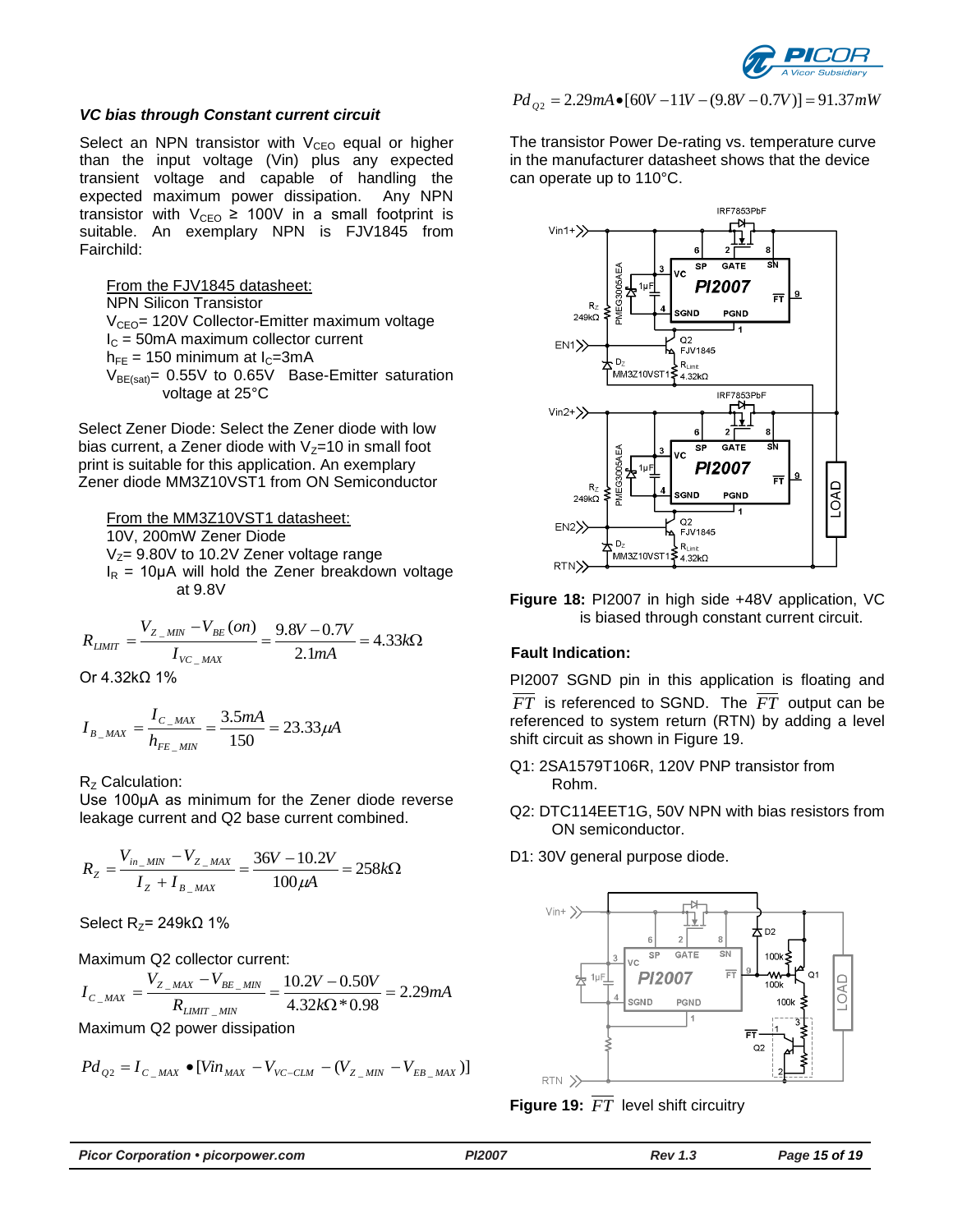

### **High and Low Side Active ORing for the Same Source:**

PI2007 and Picor PI2003 controllers can be configured to meet ATCA application that requires low and high side ORing as shown in [Figure 20.](#page-15-0) See PICOR Application Notes for more details of the design procedure for this application.



<span id="page-15-0"></span>**Figure 20:** PI2007 and PI2003 configured for a combined high and low side ORing application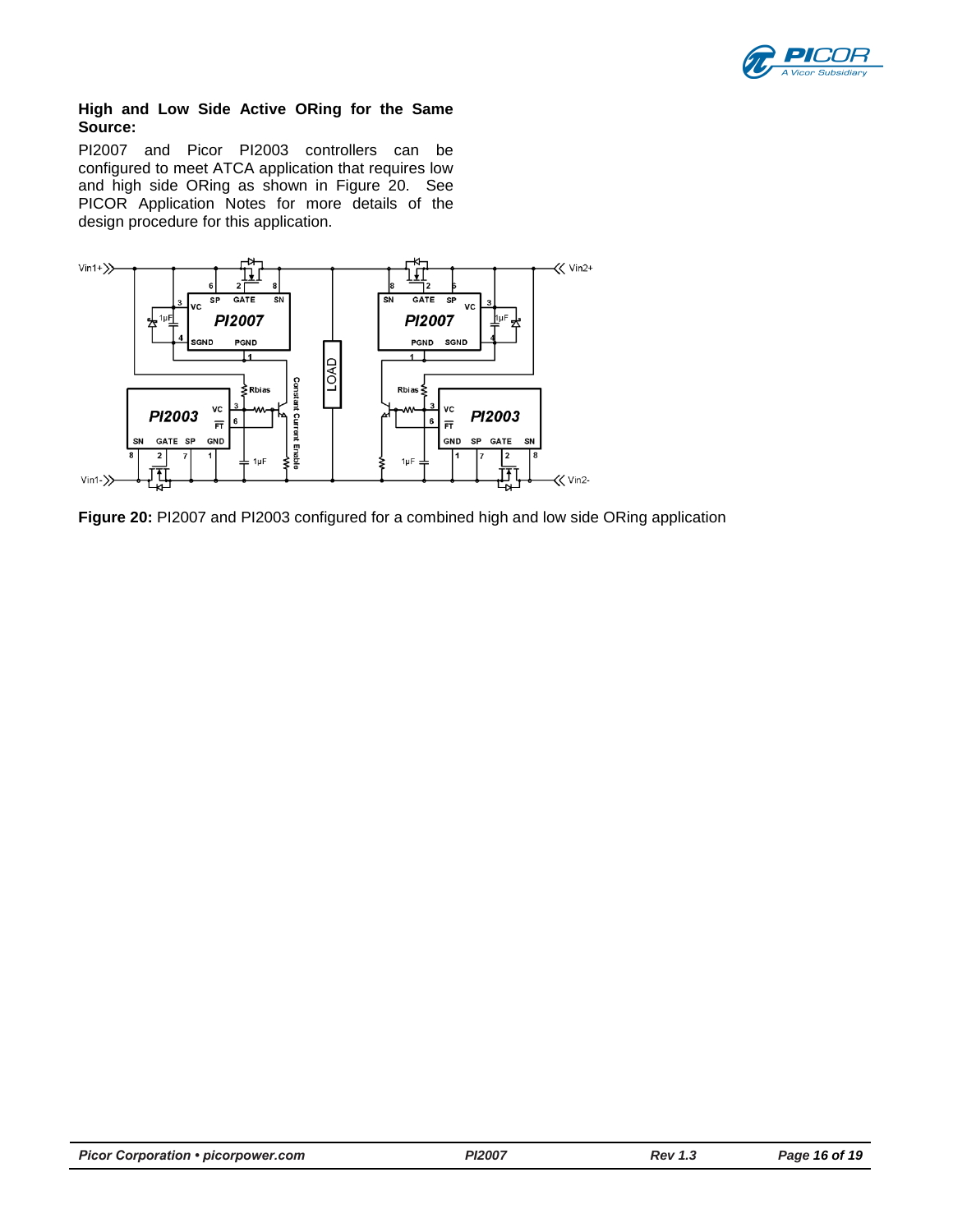

### **Layout Recommendation:**

Use the following general guidelines when designing printed circuit boards. An example of the typical land pattern for a DFN PI2007 and SO-8/PowerPak MOSFET is shown in [Figure 21](#page-16-0) and [Figure 22:](#page-16-1)

- It is best to connect the gate of the MOSFET to the GATE pin of the controller with a short trace. A gate resistor  $(R_G)$  is added to slow down the gate turn off if needed.
- The VC bypass capacitor should be located as close as possible to the VC and SGND pins. Place the PI2007 and VC bypass capacitor on the same layer of the board. The VC pin and  $C_{\text{VC}}$ PCB trace should not contain any vias.
- In an application where SGND is floating, a low forward voltage drop Schottky diode has to be added in parallel with  $C_{\text{VC}}$  to protect the controller during an input voltage short fault.
- PGND pin of the controller carries high peak current during gate pull down, Connect PGND pin with a wide trace to the  $C_{\text{VC}}$  terminal at SGND. *Make sure that SGND trace and PGND trace connect only at C<sub>VC</sub> terminal.*
- Connections from the SP and SN pins to the MOSFET source and drain pins respectively should be as short as possible
- Connect all MOSFET source pins together with a wide trace to reduce trace parasitics and to accommodate the high current input. Similarly, connect all MOSFET Drain pins together with a wide trace to accommodate the high current output.



**Figure 21:** PI2007 controller and MOSFET layout recommendation in a floating application.

<span id="page-16-1"></span><span id="page-16-0"></span>

**Figure 22:** PI2007 controller and MOSFET layout recommendation in a non-floating application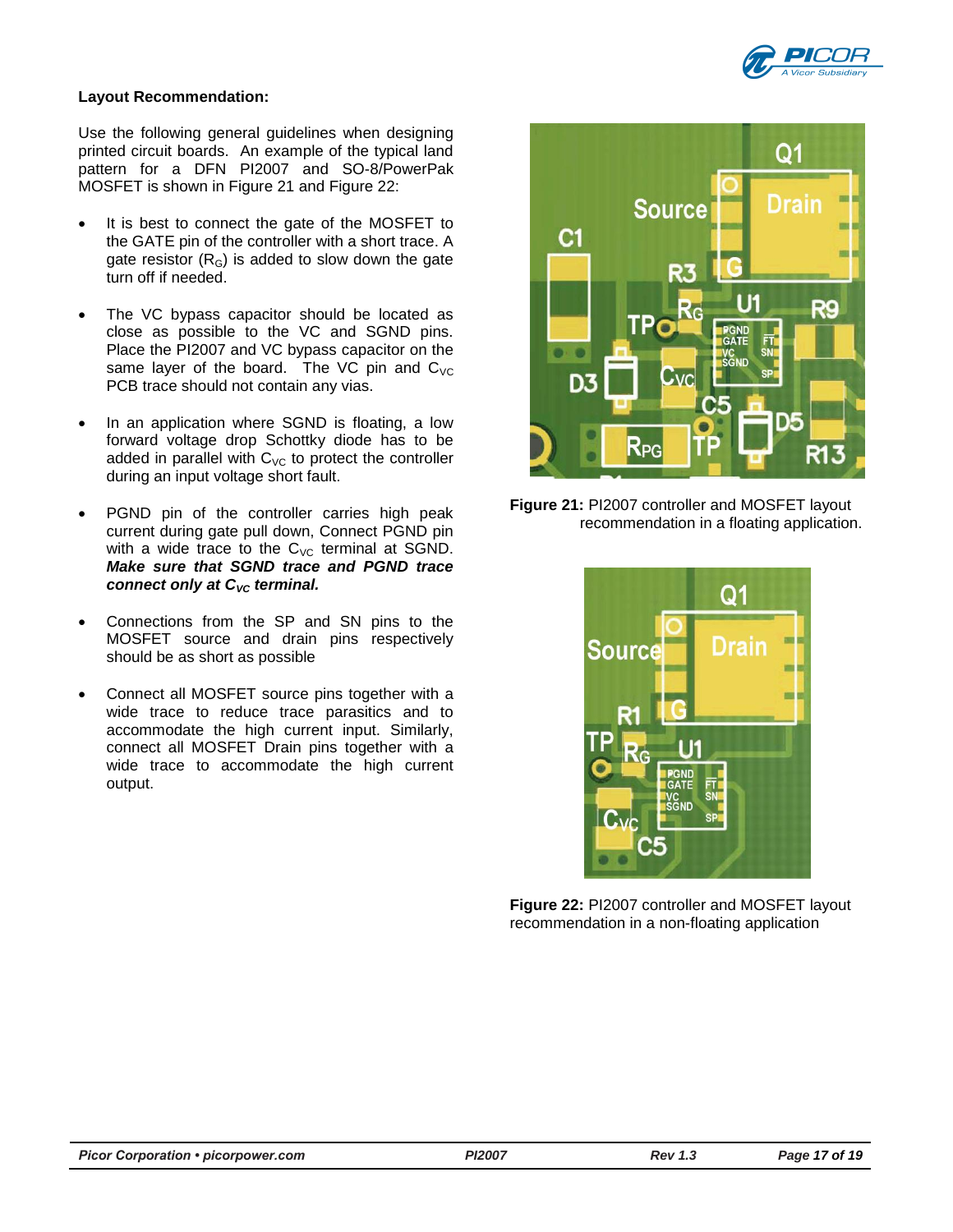

# **Package Drawing: 10 Lead DFN**









## NOTES:

- 1. All dimensions are in millimeters, angles in degrees.
- 2. Coplanarity does not exceed .05mm
- 3. Package is variation of JEDEC MO-229
- 4. Warpage does not exceed .05mm

| <b>Thermal Resistance Ratings</b>          |               |                |                   |  |  |  |
|--------------------------------------------|---------------|----------------|-------------------|--|--|--|
| <b>Parameter</b>                           | <b>Symbol</b> | <b>Typical</b> | Unit              |  |  |  |
| Maximum Junction-to-Ambient <sup>(4)</sup> | UJA           | 53             | $\rm ^{\circ}$ CM |  |  |  |

Note 4: In accordance with JEDEC JESD 51

| <b>Ordering Information</b> |                       |                        |  |  |  |
|-----------------------------|-----------------------|------------------------|--|--|--|
| <b>Part Number</b>          | Package               | <b>Transport Media</b> |  |  |  |
| PI2007-00-QEIG              | 3mm x 3mm 10 Lead DFN | T&R                    |  |  |  |